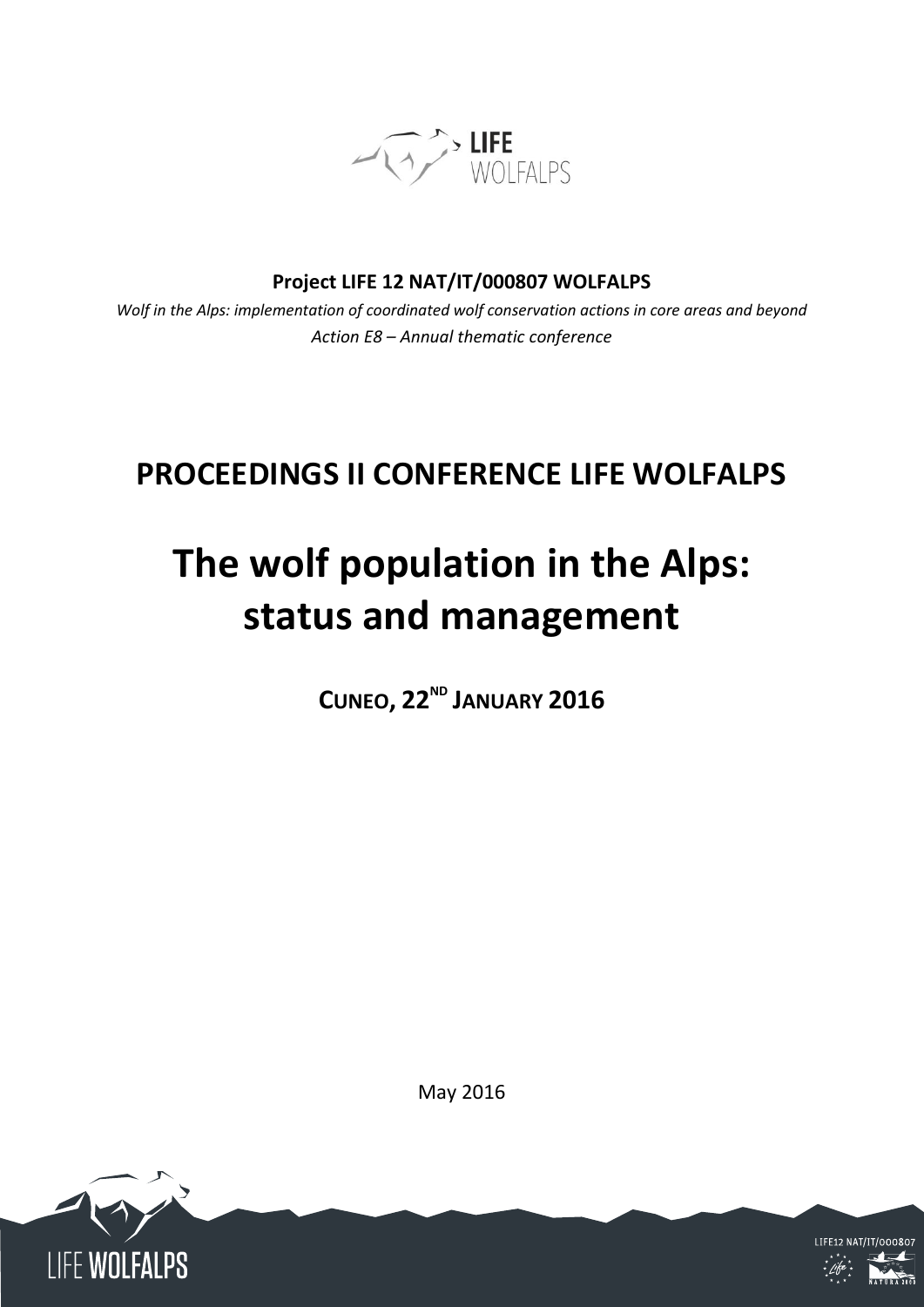### **Suggested citation:**

*Author of the abstract, Title of the abstract*, 2016, *in* F. Marucco, Proceedings II Conference LIFE WolfAlps – The wolf population in the Alps: status and management, Cuneo 22<sup>nd</sup> January 2016, Project LIFE 12 NAT/IT/00080 WOLFALPS.

 $\_$  ,  $\_$  ,  $\_$  ,  $\_$  ,  $\_$  ,  $\_$  ,  $\_$  ,  $\_$  ,  $\_$  ,  $\_$  ,  $\_$  ,  $\_$  ,  $\_$  ,  $\_$  ,  $\_$  ,  $\_$  ,  $\_$  ,  $\_$  ,  $\_$  ,  $\_$  ,  $\_$  ,  $\_$  ,  $\_$  ,  $\_$  ,  $\_$  ,  $\_$  ,  $\_$  ,  $\_$  ,  $\_$  ,  $\_$  ,  $\_$  ,  $\_$  ,  $\_$  ,  $\_$  ,  $\_$  ,  $\_$  ,  $\_$  ,

Proceedings prepared by F. Marucco, Project LIFE WolfAlps, Centro Gestione e Conservazione Grandi Carnivori, Ente di Gestione delle Aree Protette delle Alpi Marittime. Download is possible at: [www.lifewolfalps.eu/documenti/](http://www.lifewolfalps.eu/documenti/)

The II Conference LIFE WolfAlps "The wolf population in the Alps: status and management" has been held in Cuneo on the 22<sup>nd</sup> January 2016, at the meeting Center of the Cuneo Province, C.so Dante 41, Cuneo (Italy), and it has been organized in partnership with:







alpenkonvention convention alpine convenzione delle alpi · alpska konvencija





Initiative realized thanks to LIFE contribution, a financial instrument of the European Union. Website: www.lifewolfalps.eu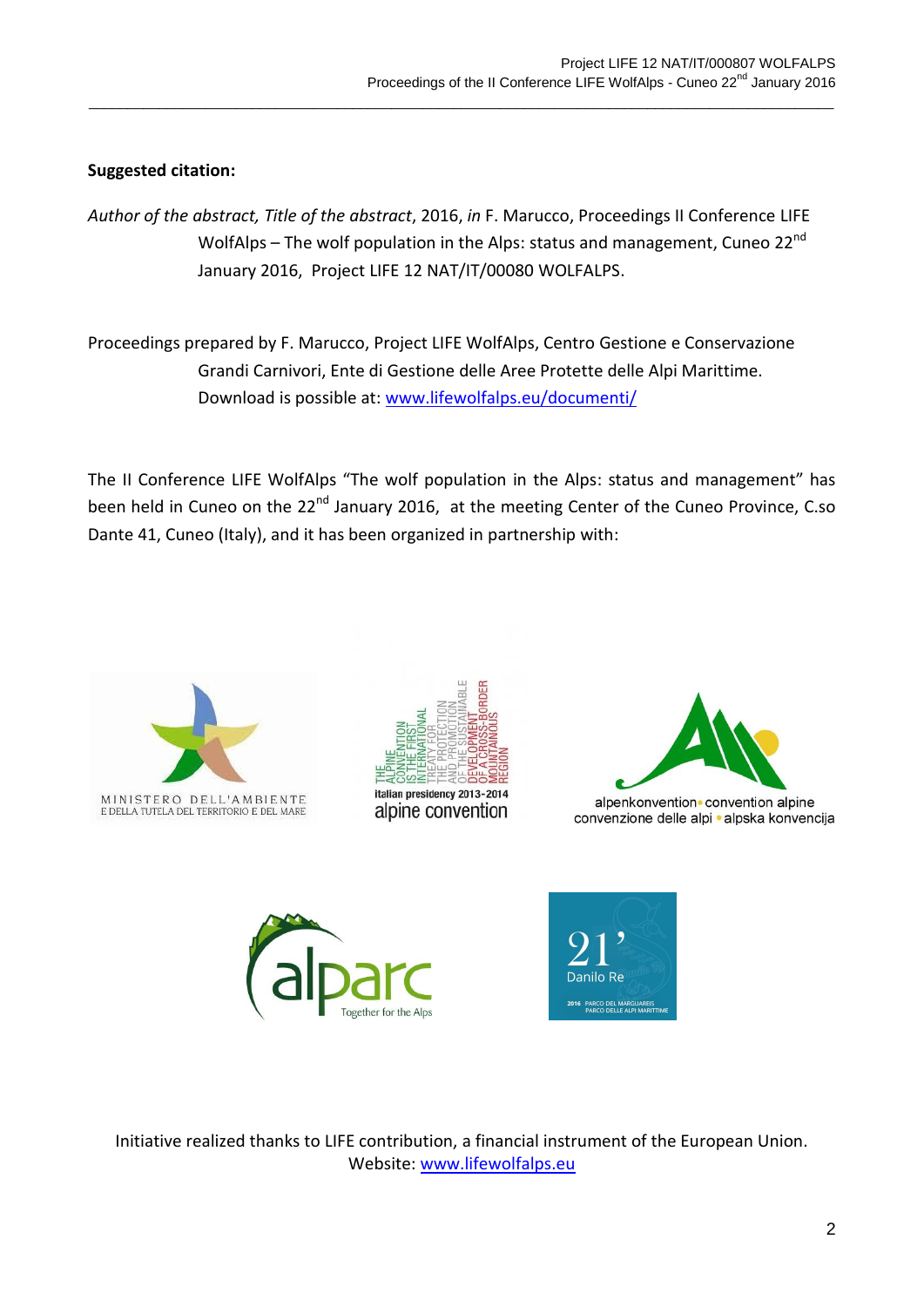# **Foreword**

 $\_$  ,  $\_$  ,  $\_$  ,  $\_$  ,  $\_$  ,  $\_$  ,  $\_$  ,  $\_$  ,  $\_$  ,  $\_$  ,  $\_$  ,  $\_$  ,  $\_$  ,  $\_$  ,  $\_$  ,  $\_$  ,  $\_$  ,  $\_$  ,  $\_$  ,  $\_$  ,  $\_$  ,  $\_$  ,  $\_$  ,  $\_$  ,  $\_$  ,  $\_$  ,  $\_$  ,  $\_$  ,  $\_$  ,  $\_$  ,  $\_$  ,  $\_$  ,  $\_$  ,  $\_$  ,  $\_$  ,  $\_$  ,  $\_$  ,

The Conference LIFE WolfAlps addressed the issue of the **natural return of the wolf in the Alps**: gave an update on the status of the population in each Alpine country, from France to Slovenia, and discussed the species' conservation on the long term, also touching the debated topic of its management.

The first Session of the Conference, in the morning, entitled "**The LIFE WolfAlps Project: concrete actions for the conservation of the species**" has been devoted to describe in detail **the concrete conservation actions undertaken under the Project LIFE WolfAlps**: from the preventive methods promoted to contrast wolf attacks on livestock to the illegal killing control, from the development of new wolf ecotourism programs to the control of hybridization, also through the discipline of the recovery of injured or dead wolves in Piedmont. The antipoisoning LIFE WolfAlps dog team of the western Alps, an interesting innovative tool against poaching, has been officially presented to the public.

The second Session of the Conference, in the afternoon, entitled "**The wolf population in the Alps: status and management**" was interested by the presence of some of the leading international experts that presented to the public **the updated status of the wolf population in the Alps shared among different countries**. This has been an opportunity to discuss in depth the important issue of coexistence between wolf and man, for which a dedicated discussion panel closed the day.

The LIFE WolfAlps Conference has been organized in collaboration with the **Italian Delegation of the Alpine Convention**, which for the occasion hosted in partnership a meeting of the **Platform WISO** (Large Carnivores, Wild Ungulates and Society) that took take place on 20th – 21st of January at the Marittime Alps Natural Park in Valdieri.

The Conference has been organized in partnership also with the 21° **Memorial "Danilo Re"**, a sporting event hosted by the Marguareis Natural Park and Marittime Natural Park, that took place on the  $21^{st}$  -  $24^{th}$  of January 2016 in Chiusa Pesio, which involved the staff of Alpine protected areas. A video, testimony of the commitment of the **Alpine Protected Areas** in wolves' monitoring and conservation programs, has been presented at the end of the Conference.

The high interest on the subject has been demonstrated by the total sold out of the Conference: 510 registrations were accepted coming mostly from Italy, but also from France, Slovenia, Germany, Austria and Switzerland. The language used for the first Session of the Conference was Italian with simultaneous translation into English, while for the second Session of the Conference was English with simultaneous translation into Italian, French, German and Slovenian.

The videos of all interventions, as well as the final panel discussion, have been uploaded on the Project LIFE WolfAlps website and are visible at this link: [http://www.lifewolfalps.eu/eventi](http://www.lifewolfalps.eu/eventi-contest/convegno-life-wolfalps-cuneo-22-gennaio-2016/)[contest/convegno-life-wolfalps-cuneo-22-gennaio-2016/](http://www.lifewolfalps.eu/eventi-contest/convegno-life-wolfalps-cuneo-22-gennaio-2016/)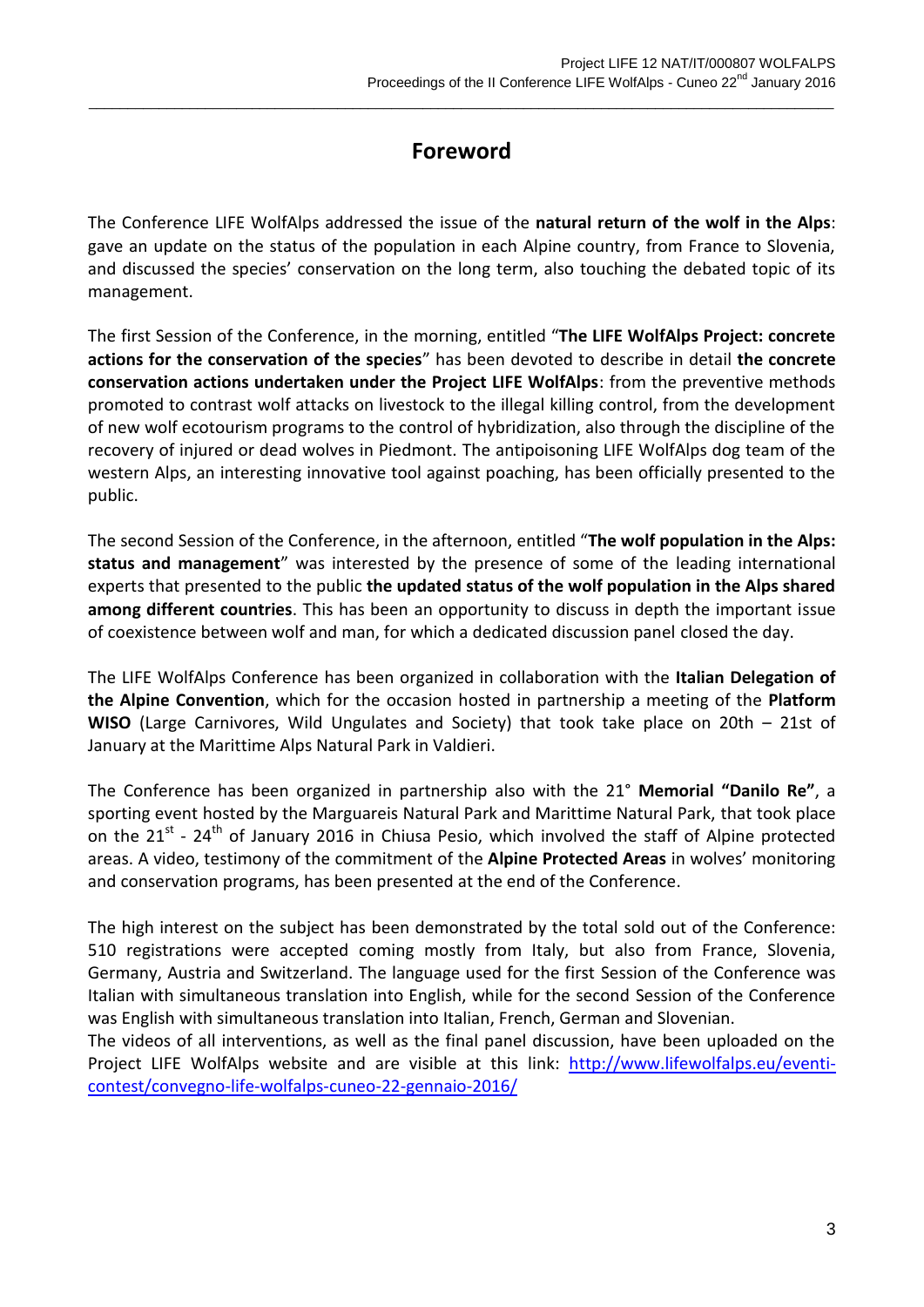### $\_$  ,  $\_$  ,  $\_$  ,  $\_$  ,  $\_$  ,  $\_$  ,  $\_$  ,  $\_$  ,  $\_$  ,  $\_$  ,  $\_$  ,  $\_$  ,  $\_$  ,  $\_$  ,  $\_$  ,  $\_$  ,  $\_$  ,  $\_$  ,  $\_$  ,  $\_$  ,  $\_$  ,  $\_$  ,  $\_$  ,  $\_$  ,  $\_$  ,  $\_$  ,  $\_$  ,  $\_$  ,  $\_$  ,  $\_$  ,  $\_$  ,  $\_$  ,  $\_$  ,  $\_$  ,  $\_$  ,  $\_$  ,  $\_$  , **Index**

# **First Session of the Conference**

**"The LIFE WolfAlps Project: concrete actions for the conservation of the species"**

**1. The Project LIFE WolfAlps: new knowledge for coordinated conservation actions**

Canavese G. e Marucco F.

- **2. Prevention: pasture systems, vulnerability to predation and prevention methods in the Italian Alps with a focus on the Cuneo province** Menzano, A.
- **3. Protocol for the recovery of dead wolves in Piedmont: overview of the data collected in 15 years**

Rossi L., Ferroglio E., Marucco F., Avanzinelli E., Menzano A., Meneguz P.G.

- **4. Ecoturism, Communication, and Recovery of Injured Wolves and Hybrids: the Role of Wolf Captive areas** Canavese, G.
- **5. Illegal killing control: the anti-poisoning Dog Team of the LIFE WolfAlps in the Western Alps**

Salsotto, P. e la Squadra Cinofila Antiveleno LIFE WolfAlps delle Alpi occidentali (Gallo E., Bonicelli G., Gerbotto G., Martini E., Peraldo S.*)*

# **Second Session of the Conference**

**"The wolf population in the Alps: status and management"**

- **6. Wolves in Italy: the new wolf management and conservation plan in 2016** Boitani L.
- **7. The wolf population status in the Italian Alps** Marucco F. , E. Avanzinelli, B. Bassano, R. Bionda , N. Bragalanti, S. Calderola, C. Chioso, M. Colombo, U. Fattori, C. Groff, L. Martinelli, L. Mattei, L. Pedrotti, D. Righetti, D. Sigaudo, E. Tironi, F. Truc
- **8. The wolf population status in France and how the Monitoring may enlighten the decision making process** Duchamp C. e Marboutin E.

**9. The wolf in Slovenia: status and management in Slovenia**

Potočnik, H.

**10.Status of wolves in Germany**

Wölfl M. e Reinhardt I.

- **11.Status and Management of Wolves in Switzerland** Zimmermann F., Manz R., Nienhuis C. and Breitenmoser U.
- **12.Status of wolves in Austria**

Rauer G.

**13.Wolf Management in practice : Protected Area's Experiences** Arneodo L.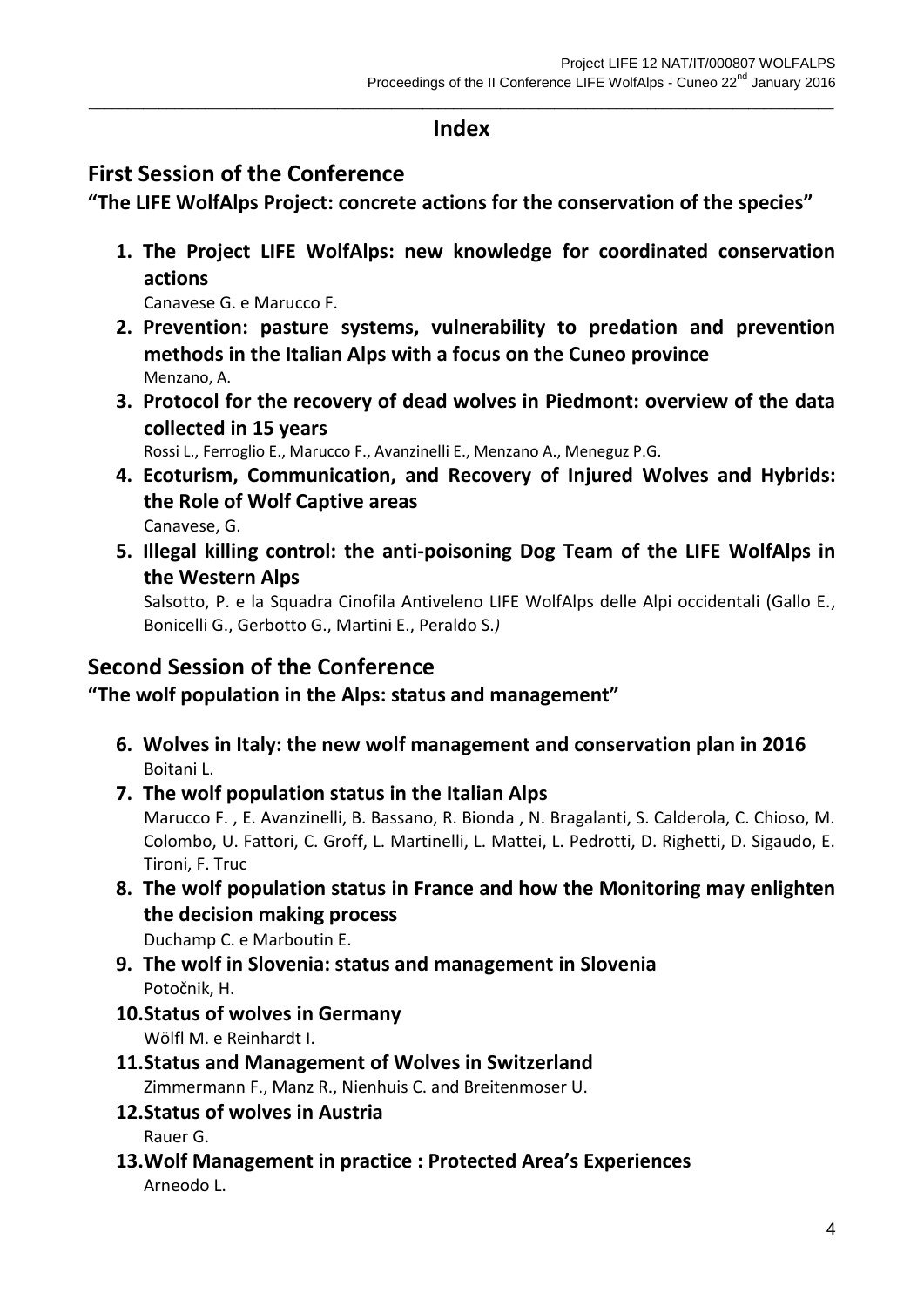# **Abstracts**

 $\_$  ,  $\_$  ,  $\_$  ,  $\_$  ,  $\_$  ,  $\_$  ,  $\_$  ,  $\_$  ,  $\_$  ,  $\_$  ,  $\_$  ,  $\_$  ,  $\_$  ,  $\_$  ,  $\_$  ,  $\_$  ,  $\_$  ,  $\_$  ,  $\_$  ,  $\_$  ,  $\_$  ,  $\_$  ,  $\_$  ,  $\_$  ,  $\_$  ,  $\_$  ,  $\_$  ,  $\_$  ,  $\_$  ,  $\_$  ,  $\_$  ,  $\_$  ,  $\_$  ,  $\_$  ,  $\_$  ,  $\_$  ,  $\_$  ,

# First Session of the Conference – Morning

# "**The LIFE WolfAlps Project: concrete actions for the conservation of the species"**



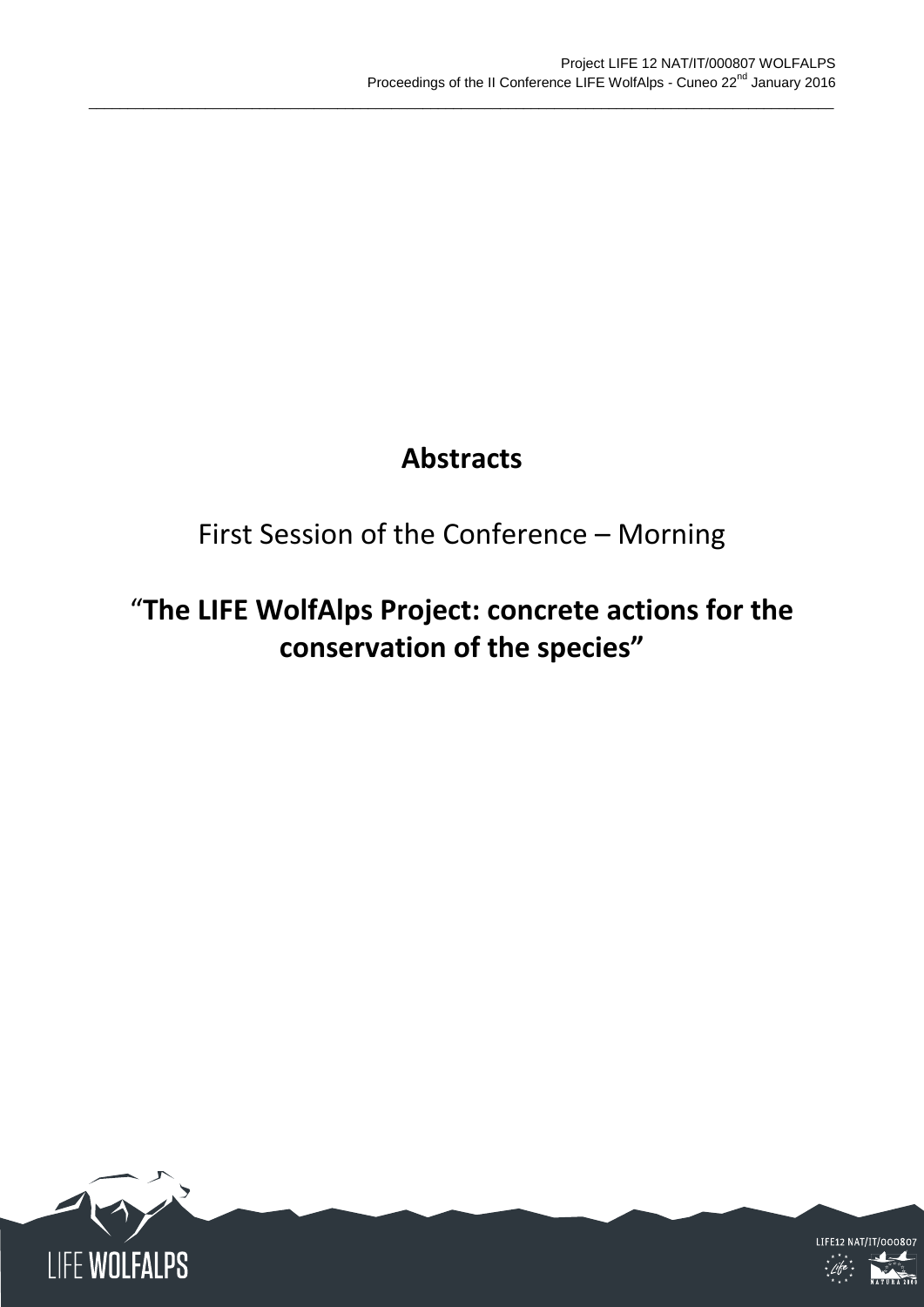# **1. The Project LIFE WolfAlps: new knowledge for coordinated conservation actions**

 $\_$  ,  $\_$  ,  $\_$  ,  $\_$  ,  $\_$  ,  $\_$  ,  $\_$  ,  $\_$  ,  $\_$  ,  $\_$  ,  $\_$  ,  $\_$  ,  $\_$  ,  $\_$  ,  $\_$  ,  $\_$  ,  $\_$  ,  $\_$  ,  $\_$  ,  $\_$  ,  $\_$  ,  $\_$  ,  $\_$  ,  $\_$  ,  $\_$  ,  $\_$  ,  $\_$  ,  $\_$  ,  $\_$  ,  $\_$  ,  $\_$  ,  $\_$  ,  $\_$  ,  $\_$  ,  $\_$  ,  $\_$  ,  $\_$  ,

Canavese G.\* e Marucco F. *\**

### *(\*) Ente di Gestione delle Aree Protette delle Alpi Marittime, Progetto LIFE WolfAlps, Centro Gestione e Conservazione Grandi Carnivori*

The presence of the wolf in Piedmont over the past twenty years is a reality which had important effects in ecological and socio-economic contexts. Since the first sightings of the wolf in the early 90s, the Piedmont Region has developed a monitoring and research program on the wolf natural re-colonization of the Alps to collect the technical data necessary for the management of this situation and its impact on economic activities. An Interreg (1994-1999) before, the project "The wolf in Piedmont" after, are the projects through which it has been followed the increase of the wolf population in the Region. A unique experience and an amount of knowledge made available today to the new **Project LIFE WolfAlps (2013-2018)** "Wolf in the Alps: coordinated implementation of wolf conservation actions in core areas and beyond" that now interests the whole Italian and Slovenian Alps.

**The LIFE Project WolfAlps** then interests the entire Alpine region because as the wolf has slowly recolonized the Apennines is now re-colonizing the largest mountain range in Europe towards Slovenia. A natural and unstoppable process that can only be **managed in a coordinated way** and this is one of the crucial points of the LIFE. The Project is led by the Maritime Alps Natural Park and involves many partners: Regional Parks of the Alpi Cozie, Marguareis, Ossola, National Parks of Val Grande and Stelvio, the Regions of Lombardy and Veneto, the MUSE of Trento, the Corpo Forestale dello Stato, together with Triglav national Park and the University of Ljubljana from Slovenia.

The LIFE Project WolfAlps was built on a **shared program**, implemented by Italian and Slovenian institutions and supported by the other Alpine countries with several objectives. The planned conservation measures are developed in particular in seven key areas (core areas; Maritime and Cozie, Ossola, Central Alps, Dolomites, Lessinia and Slovenia), and activated on the entire Italian and Slovenian Alps, in particular in order to **monitor the species**, to **counter the predatory impact on livestock with interventions on pastures**, and to **limit poaching**. All this goes together with the development of species **coordinated management guidelines** and action plans, both at the local and national levels, to allow the **coexistence among human activities and wolves on the long term**. In this context, the presence of the wolf is also considered in relation to eco-tourism and to the new business of wolf-friendly products.

Finally, **communication is one of the most important tool of the LIFE WolfAlps**. The wolf is not just a biological reality whose management follows uniquely the technical data, but it is also a complex cultural reality that comes from years of countless stories, legends, hoaxes, interpretations that have little to do with reality. The LIFE WolfAlps in these five years of implementation would like to transparently transfer the results of the research and of the actions undertaken and **disseminate objective information** on the presence of the wolf.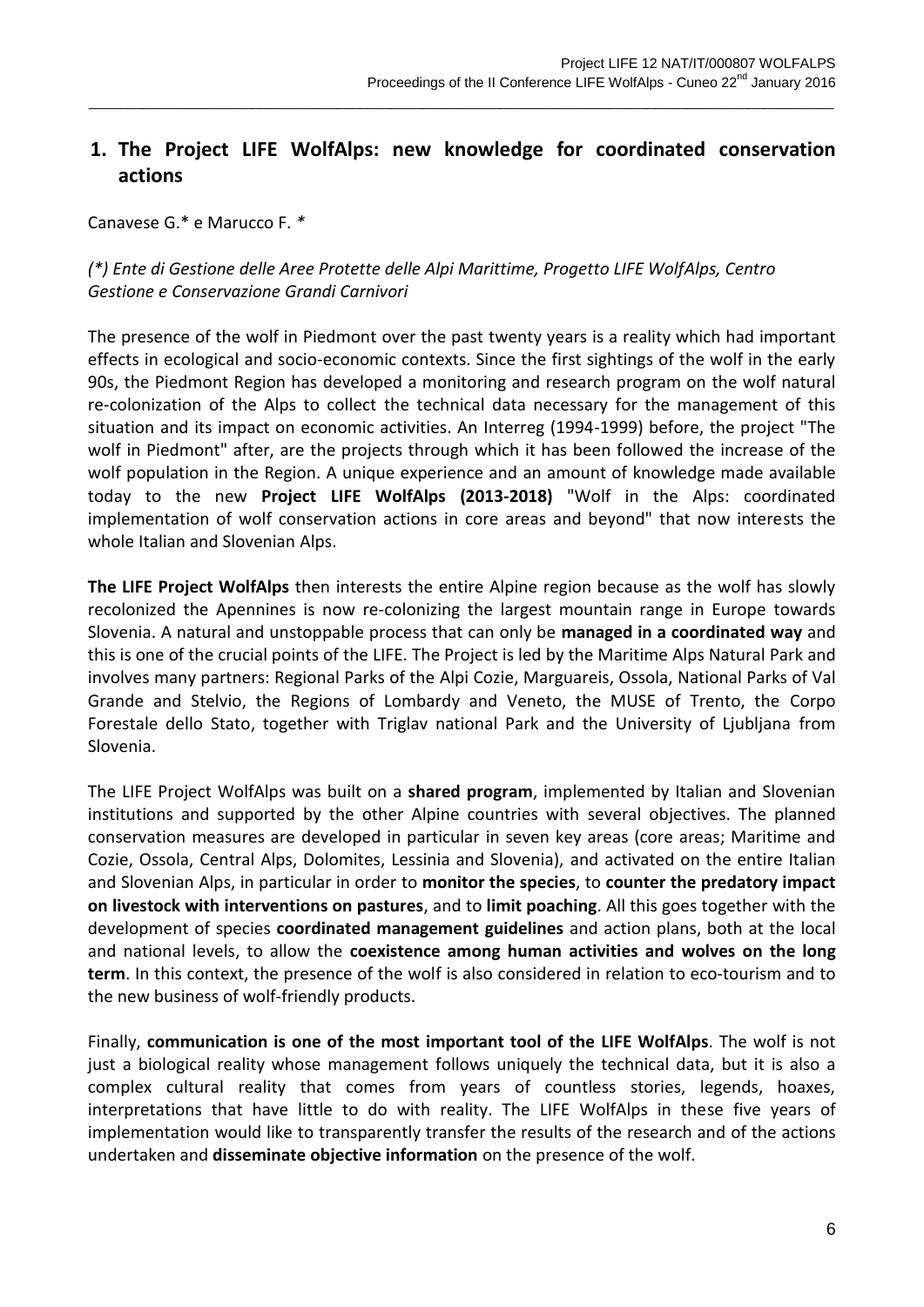## **2. Prevention: pasture systems, vulnerability to predation and prevention methods in the Italian Alps with a focus on the Cuneo province**

 $\_$  ,  $\_$  ,  $\_$  ,  $\_$  ,  $\_$  ,  $\_$  ,  $\_$  ,  $\_$  ,  $\_$  ,  $\_$  ,  $\_$  ,  $\_$  ,  $\_$  ,  $\_$  ,  $\_$  ,  $\_$  ,  $\_$  ,  $\_$  ,  $\_$  ,  $\_$  ,  $\_$  ,  $\_$  ,  $\_$  ,  $\_$  ,  $\_$  ,  $\_$  ,  $\_$  ,  $\_$  ,  $\_$  ,  $\_$  ,  $\_$  ,  $\_$  ,  $\_$  ,  $\_$  ,  $\_$  ,  $\_$  ,  $\_$  ,

Menzano, A.

#### *Ente di Gestione delle Aree Protette delle Alpi Marittime, Progetto LIFE WolfAlps*

During the 2014 alpine season, within the Project LIFE WolfAlps, a survey was conducted by administering questionnaires to the breeders in the project Core areas. The aims were to evaluate the livestock management methods in mountain pasture contexts and the diffusion of preventive methods, to define pasture vulnerability against wolf attacks. Data concerning the Core area 1 "Alpi Marittime" are mainly discussed.

This Core area covers almost all of the mountain area of the Cuneo Province. Here the wolf is present since 20 years and the changes observed in this period, both regarding the livestock management and the use of preventive measures, are considerable and represent an important model for other Alpine contexts. Data from Cuneo Province, collected mainly within regional projects, show that despite the increase in the years in the number of wolf packs, and therefore in the number of wolves, the number of victims (above all sheep and goats) has a decreasing trend. This success is mainly due to the hard work of the breeders that, afterwards the return of the wolf on the Alps, were able to change some aspects of livestock management (i.e. always be present during the grazing, control pregnant females and births) and to effectively use preventive measures (i.e. electric fences, livestock guarding dogs, acoustic and optic devices). In fact, from the analyses of the questionnaires, it appears that in all sheep and goats pastures at least one preventive system is active combined with a management aimed at minimizing the risk of wolf attacks. Instead, cattle pasture in the Cuneo Province turn out to be only partially protected.

Considering the realities of the other Alpine Core areas it appears evident the vulnerability both of the cattle and of the sheep and goats pastures. Thanks to the collected data and to the availability of the breeders to participate to the Project LIFE WolfAlps, during the next years it will be possible to work for the implementation of preventive measures to protect livestock and, in particular, the aim of the Project is to find out species-specific pastures action plans.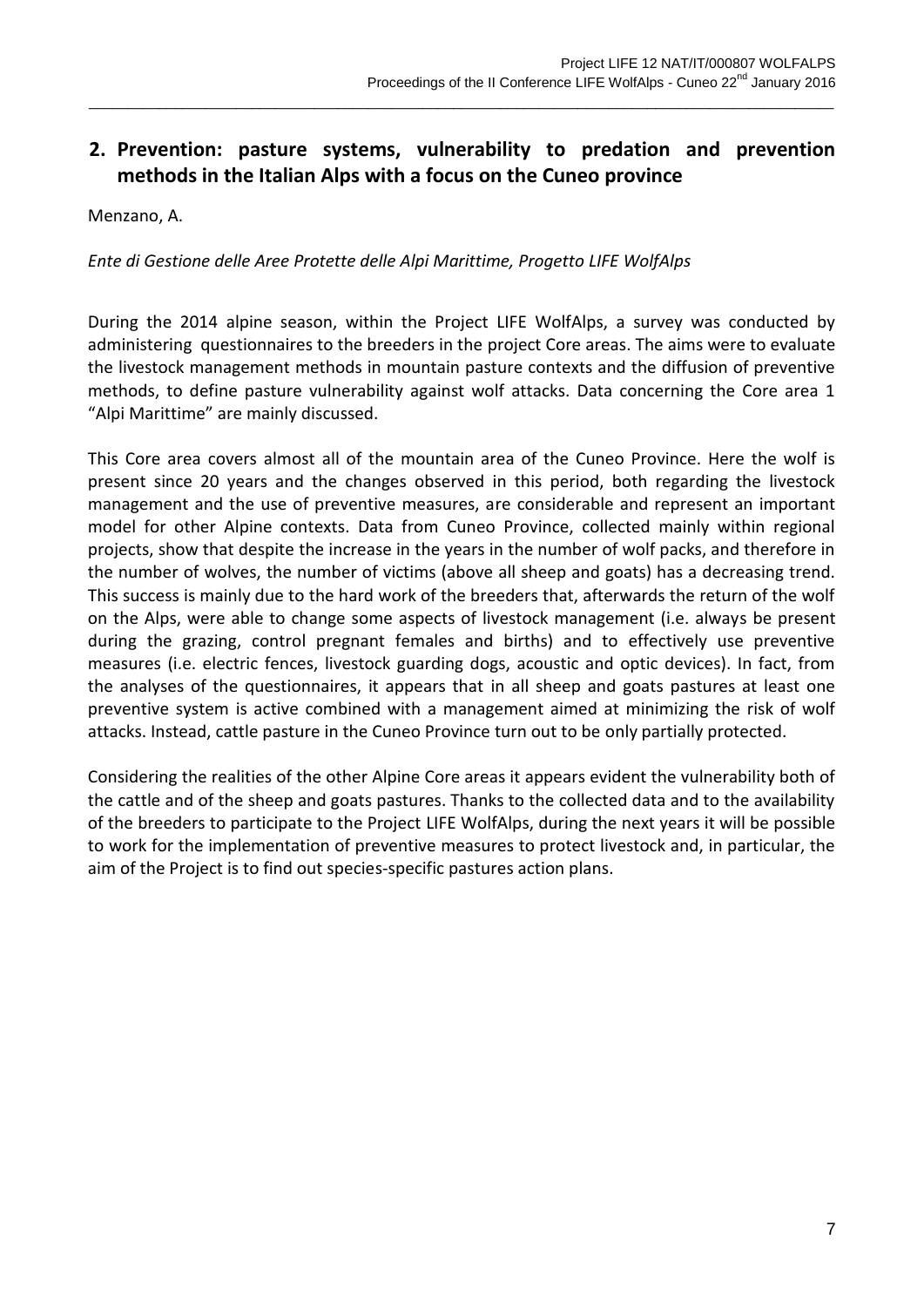## **3. Protocol for the recovery of dead wolves in Piedmont: overview of the data collected in 15 years**

 $\_$  ,  $\_$  ,  $\_$  ,  $\_$  ,  $\_$  ,  $\_$  ,  $\_$  ,  $\_$  ,  $\_$  ,  $\_$  ,  $\_$  ,  $\_$  ,  $\_$  ,  $\_$  ,  $\_$  ,  $\_$  ,  $\_$  ,  $\_$  ,  $\_$  ,  $\_$  ,  $\_$  ,  $\_$  ,  $\_$  ,  $\_$  ,  $\_$  ,  $\_$  ,  $\_$  ,  $\_$  ,  $\_$  ,  $\_$  ,  $\_$  ,  $\_$  ,  $\_$  ,  $\_$  ,  $\_$  ,  $\_$  ,  $\_$  ,

Rossi L.\*, Ferroglio E.\*, Marucco F.°, Avanzinelli E.°, Menzano A.°, Meneguz P.G.\*

#### *(\*) Università di Torino, Dipartimento di Scienze Veterinarie*

*(°) Progetto LIFE WolfAlps, Centro Gestione e Conservazione Grandi Carnivori, Ente di Gestione delle Aree Protette delle Alpi Marittime*

Since 2006, all wolves found dead in Piedmont are conveyed for necropsy at the Department of Veterinary Sciences, University of Turin. In early 2016, all relevant institutions (overall 23, including the Istituto Zooprofilattico Sperimentale in Turin, and its associated Reference Centre on Wildlife Diseases in Aosta) have agreed on a new protocol detailing all actions to implement and coordinate in case of wolf death, from localization of the cadaver to its possible taxidermic preparation.

In the frame of the ancient protocol, 90 wolves have been necropsied since 2000 in the provinces of Turin (55 wolves), Cuneo (28), Alessandria (6) and Verbania (1).

Main causes of death were, in decreasing order of frequency: collisions with vehicles and train (58.8%), illegal kills (28.8), natural causes (7.7) and undetermined causes. Amongst illegal kills, poisoning largely outnumbered firearms and traps. Natural causes included intraspecific strife, starvation, CDV infection and an avalanche. Young age and sex (higher vulnerability of males) were identified as risk factors for collisions, whereas poisoning was apparently sex (male) though not age biased. All main death causes were season biased (higher vulnerability in winter, and winter/spring limited to poisoning).

Results of the survey differed from those of a survey carried out 25 years ago (Guberti &Francisci, 1991), in that illegal kills (and firearms kills in particular) have remarkably decreased in relative importance whereas collisions have increased; however, we need to take into consideration that this is highly dependent on the non-randomness in findings, with detection rates highly dependent on the type of death, the period, the places, and on the developed protocols.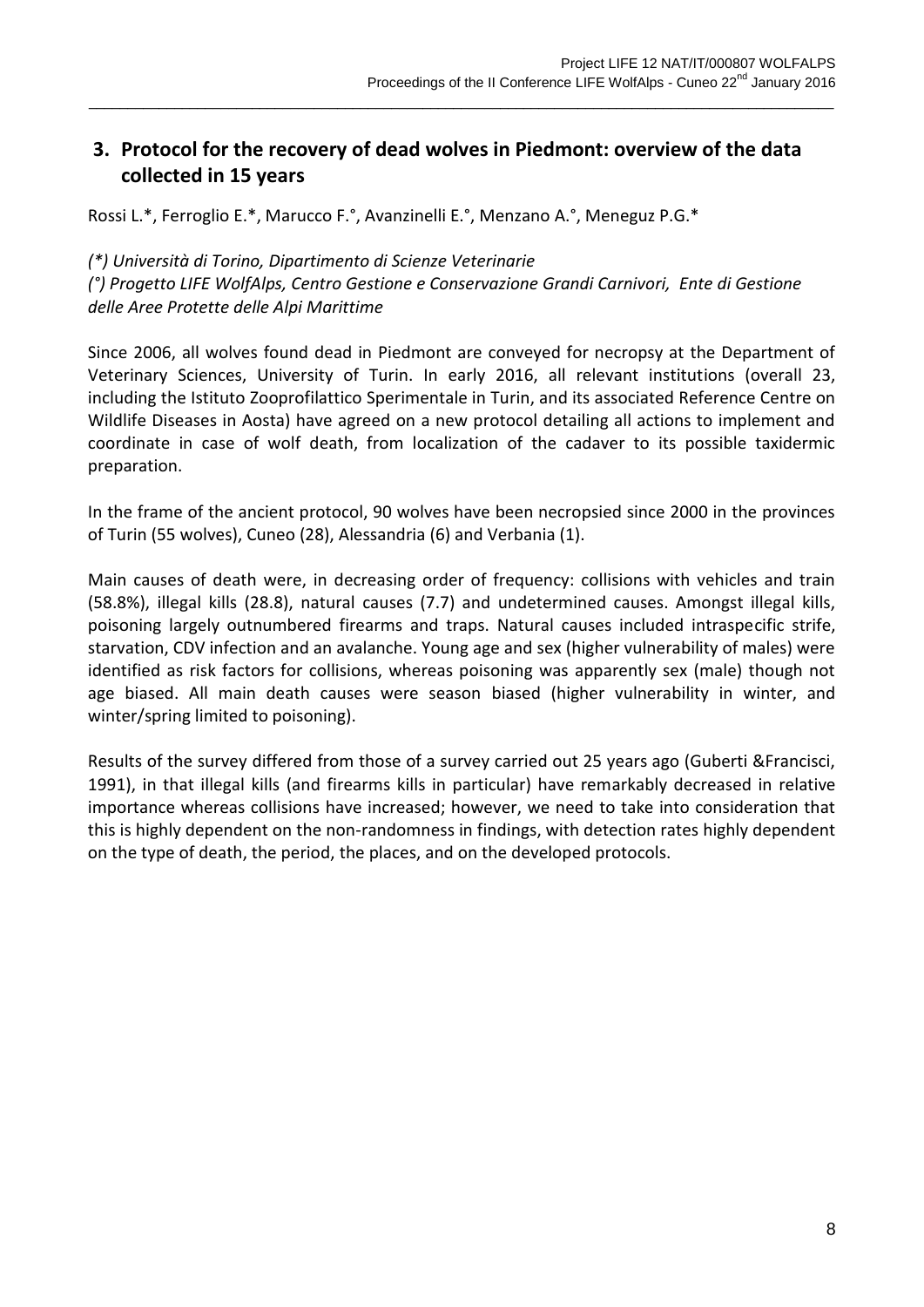# **4. Ecotourism, Communication, and Recovery of Injured Wolves and Hybrids: the Role of Wolf Captive Areas**

 $\_$  ,  $\_$  ,  $\_$  ,  $\_$  ,  $\_$  ,  $\_$  ,  $\_$  ,  $\_$  ,  $\_$  ,  $\_$  ,  $\_$  ,  $\_$  ,  $\_$  ,  $\_$  ,  $\_$  ,  $\_$  ,  $\_$  ,  $\_$  ,  $\_$  ,  $\_$  ,  $\_$  ,  $\_$  ,  $\_$  ,  $\_$  ,  $\_$  ,  $\_$  ,  $\_$  ,  $\_$  ,  $\_$  ,  $\_$  ,  $\_$  ,  $\_$  ,  $\_$  ,  $\_$  ,  $\_$  ,  $\_$  ,  $\_$  ,

#### Canavese, G.

#### *Ente di gestione delle Aree protette delle Alpi Marittime – Progetto LIFE WolfAlps*

Mountain pasture is an element that Natural Parks protect as an economic and cultural resource and as a source of biodiversity, necessary to maintain some important alpine environments. Similarly, also the wolf is a precious element of the Alpine ecosystem, that protected areas are required to safeguard. From these two premises comes the only possible solution and the goal of the project LIFE WolfAlps: the coexistence of men and wolves in the Alps.

Communication, role of captive areas and ecotourism are three different factors that work together in order to create the conditions for the development of a difficult, but possible coexistence. LIFE WolfAlps is currently conducting the census of the wolf captive areas in Italy. Captive areas have two main tasks: the spread of a scientific, objective and impartial communication on the wolf and the creation of opportunities for the promotion of a sustainable tourism model where the wolf becomes a benefit which contributes to the touristic attractiveness of an area, helping to direct the tourist flows, qualifying local productions through the "wolf friendly" label or proposing mountain pastures as an interesting summer destination for environmentally aware visitors.

Among all the captive areas belonging to the Italian "stud book" coordinated by the Corpo Forestale dello Stato and the Biopark of Rome, the Center "Men and Wolves", which is part of the Maritime Alps Natural Park, is the only one organized in two different areas: the general aim is to provide visitors all the elements for the development of a personal opinion about the "wolf issue" by means of an involving multimedia tour. Moreover, the Center includes a large area suitable for the recovery and maintenance of injured wolves or hybrids where specialized and trained personnel take care of the animals which are not anymore releasable in nature.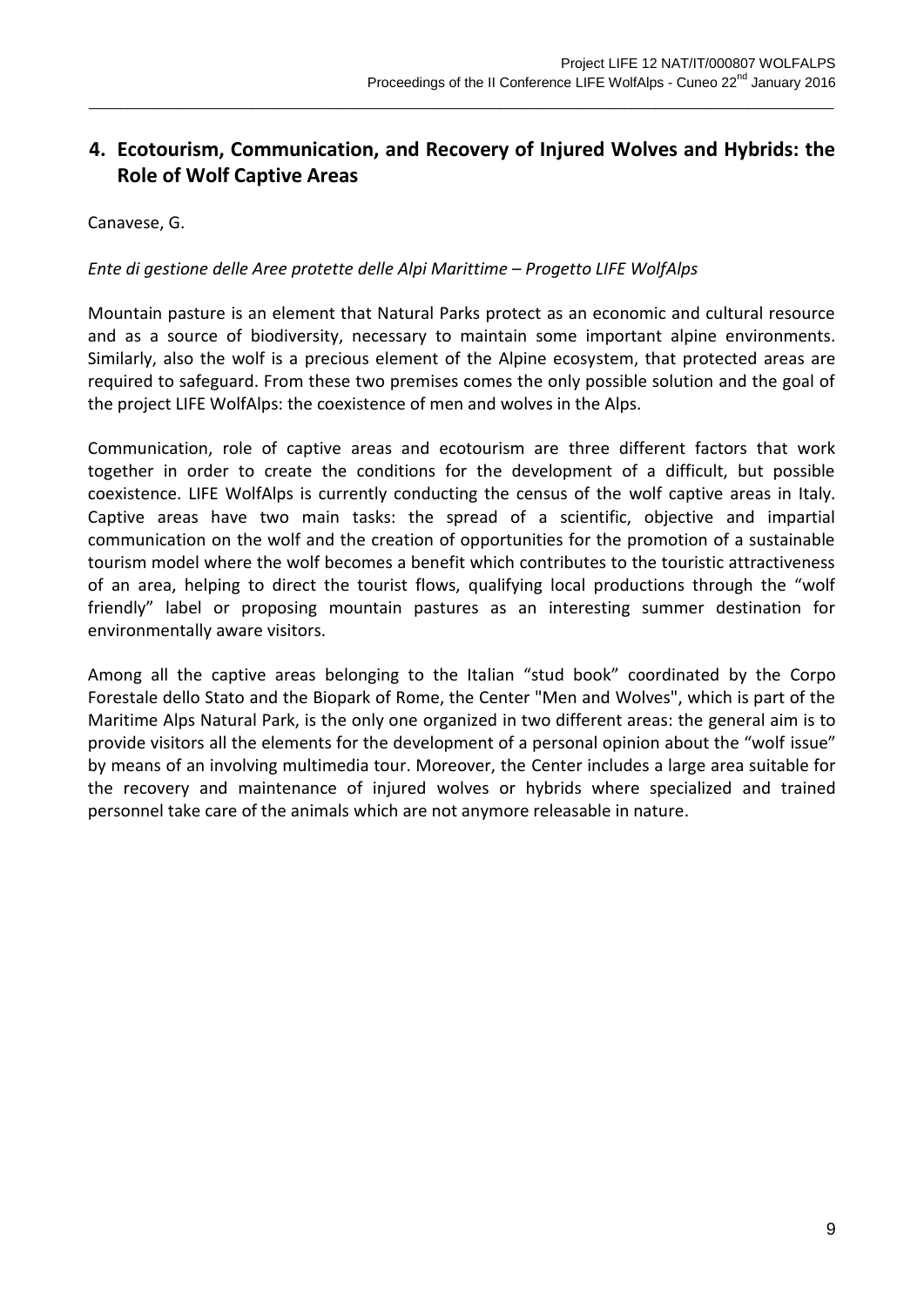# **5. Illegal killing control: the anti-poisoning Dog Team of the LIFE WolfAlps in the Western Alps**

 $\_$  ,  $\_$  ,  $\_$  ,  $\_$  ,  $\_$  ,  $\_$  ,  $\_$  ,  $\_$  ,  $\_$  ,  $\_$  ,  $\_$  ,  $\_$  ,  $\_$  ,  $\_$  ,  $\_$  ,  $\_$  ,  $\_$  ,  $\_$  ,  $\_$  ,  $\_$  ,  $\_$  ,  $\_$  ,  $\_$  ,  $\_$  ,  $\_$  ,  $\_$  ,  $\_$  ,  $\_$  ,  $\_$  ,  $\_$  ,  $\_$  ,  $\_$  ,  $\_$  ,  $\_$  ,  $\_$  ,  $\_$  ,  $\_$  ,

### Salsotto, P. *Corpo Forestale dello Stato*

The establishment of the anti-poisoning Dog Team of the LIFE WolfAlps, together with the mixed anti-poaching team made by CFS / Parks personnel also promoted by the Project Life WolfAlp,s gave a significant boost to the anti-poaching activities in Piedmont. Following the training courses are now operational in Piedmont: 30 CFS staff members with specific antipoaching training and 23 units of staff of the Parks (12 of the Ente Gestione Aree Protette Alpi Marittime - EAM, 11 of the Ente Gestione Aree Protette Alpi Cozie - EAC). In Piedmont are also fully operational 5 anti-poisoning dogs unit (2 of CFS, 2 of EAM of which a professional trainer, one of the EAC). The anti-poisoning Dog Team perform in all 3 Core Areas of Piedmont defined by the Project LIFE WolfAlps, but have already been called to work in other areas as well (Province of Asti, of Modena, of Imperia, as well as several cities in Piedmont in urban areas).

In 2015 they were carried out 25 days of training and 20 operational surveys, with 54 tracks followed and 89 km of trails travelled, 7,500 vertical meters and 52 hours of work of the dogs have been conducted. Research results - always in 2015 - were: 3 calves carcasses, 2 adults and 5 wolves dead puppies, 8 guarding dogs dead, many remains of wild animals, baits of various kind (ungulates, chicken, lamb and even ham and cheese with poison found in the woods), a rodenticide can. Of these more than thirty samples were sent for toxicological analysis. During 2015, in Piedmont, they were forwarded to the Judicial Authority 8 crime reports relating to acts of poaching. An added value of the Project LIFE WolfAlps was - and still is - to raise awareness on the issue to the organizations and institutions (municipalities, Judicial Authorities, Prefectures, Police, Regions, etc.) which had so far been undervalued and underestimated.

The anti-poisoning Dog Team of the LIFE WolfAlps in the Western Alps

Gallo E. *\**, Bonicelli G. *<sup>x</sup>* , Gerbotto G. *°*, Martini E. *°*, Peraldo S. *\**

*(\*) Corpo Forestale dello Stato, Progetto LIFE WolfAlps,*

*(°) Progetto LIFE WolfAlps, Ente di Gestione delle Aree Protette delle Alpi Marittime*

*( x ) Progetto LIFE WolfAlps, Ente di Gestione delle Aree Protette delle Alpi Cozie*

The anti-poisoning Dog Team of the LIFE WolfAlps in the Western Alps was formed in late 2014, with the arrival from Spain of three already trained dogs for this kind of research and with the recently new training of two dogs. The activity of 2015, in the first months, has been mainly related to the training of the 5 dogs, in particular in order to construct a strong unit among dog-conductor and to operate in total safety research. The work of the antipoisoning Dog Team of the LIFE WolfAlps in the Western Alps actually started in the following months, when the team have been contacted and asked to operate in different environments where possible poisoned baits have been pointed out, the dogs immediately have shown good success in retrieving poisoned baits and carcasses, with high versatility and flexibility. Besides the "classic" meatball with poison, the team found itself in front of hidden calves, carcasses of poisoned sheep, cheese-based baits. The team was called to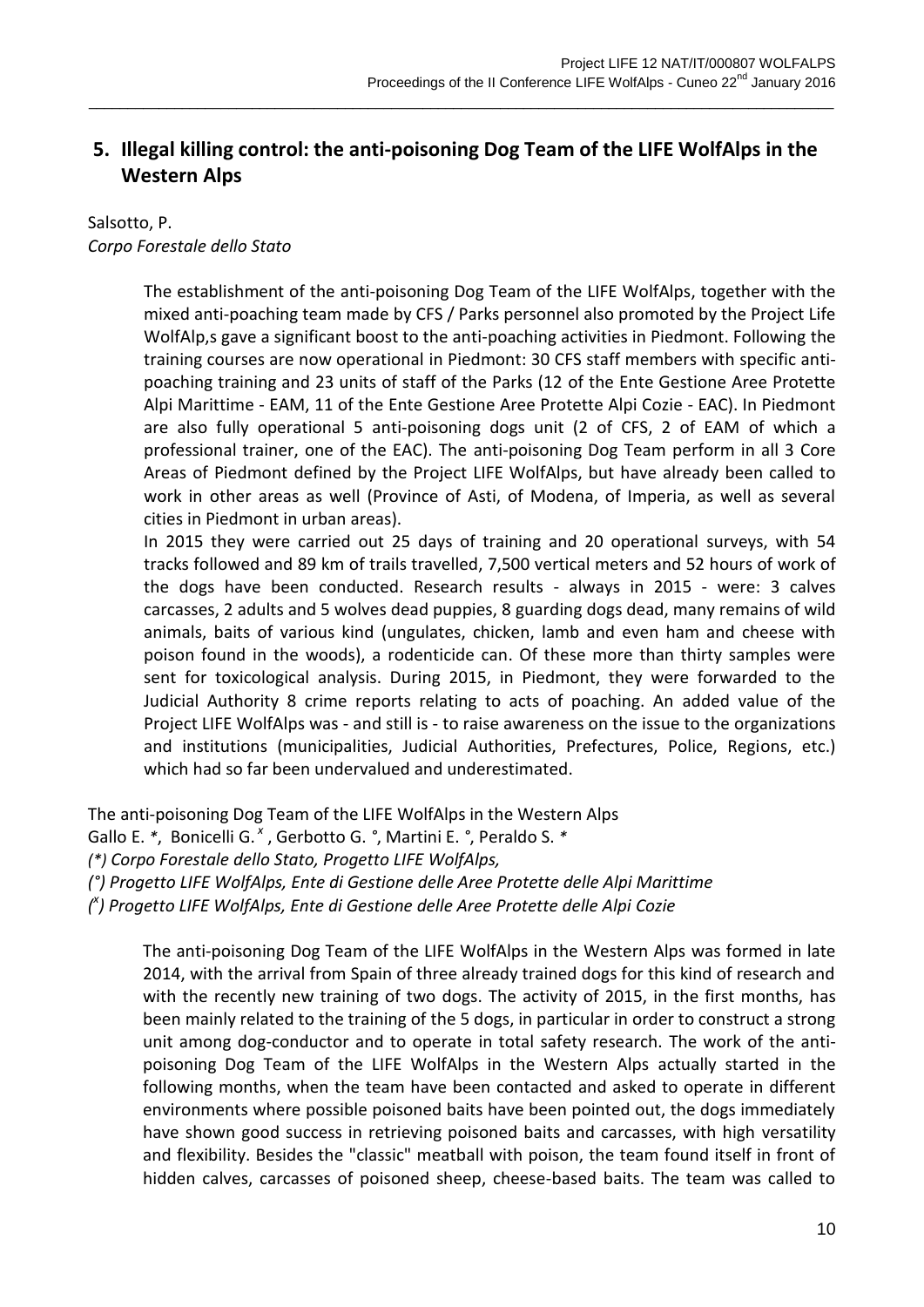operate even in urban areas (meat baits with nails abandoned in city parks) and plain areas (episodes of truffle dogs poisoned). The dogs have been essential to locate not only poisoned carcasses and baits, but also dead animals in the area: specifically in two different episodes were recovered skeletal remains of an adult wolf and five puppies. To make fruitful searches and obtain positive results, it was found necessary to have a continuous exchange of experiences and information among the team, and the several concerned Institutions, together with a personnel support in the area, and a very fast alertness of the team. It is important to point out the need of awareness on the issue by the general public, to report any cases of poisoning or poison baits discovery, and it is essential to tackle the problem by the competent institutions. A video of awareness and information to the public was made by the Project LIFE WolfAlps with the anti-poisoning Dog Team of the LIFE WolfAlps, which was previewed at the Conference, and is now viewable at: <https://www.youtube.com/watch?v=emu3xFpS47s>

 $\_$  ,  $\_$  ,  $\_$  ,  $\_$  ,  $\_$  ,  $\_$  ,  $\_$  ,  $\_$  ,  $\_$  ,  $\_$  ,  $\_$  ,  $\_$  ,  $\_$  ,  $\_$  ,  $\_$  ,  $\_$  ,  $\_$  ,  $\_$  ,  $\_$  ,  $\_$  ,  $\_$  ,  $\_$  ,  $\_$  ,  $\_$  ,  $\_$  ,  $\_$  ,  $\_$  ,  $\_$  ,  $\_$  ,  $\_$  ,  $\_$  ,  $\_$  ,  $\_$  ,  $\_$  ,  $\_$  ,  $\_$  ,  $\_$  ,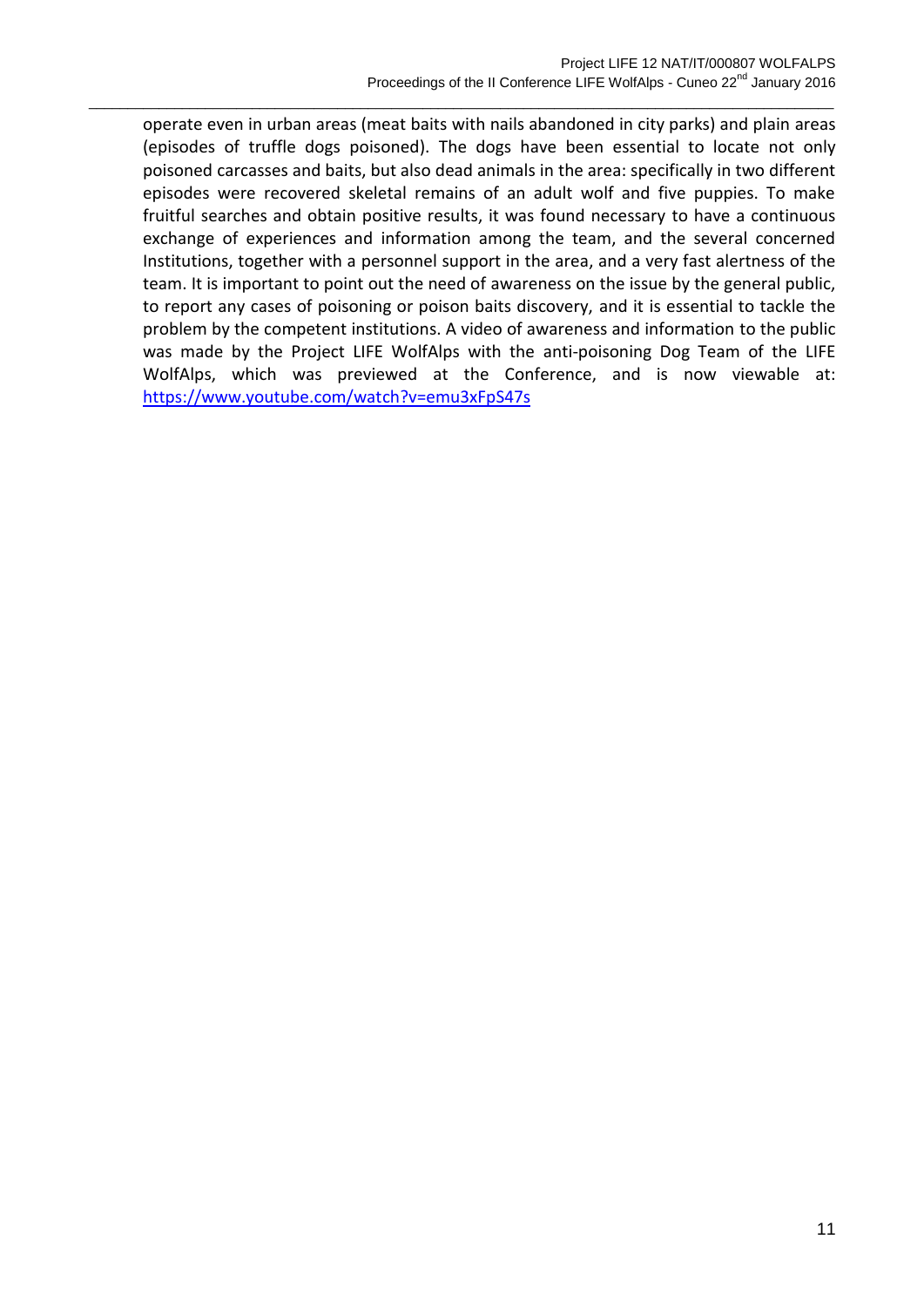# **Abstracts**

 $\_$  ,  $\_$  ,  $\_$  ,  $\_$  ,  $\_$  ,  $\_$  ,  $\_$  ,  $\_$  ,  $\_$  ,  $\_$  ,  $\_$  ,  $\_$  ,  $\_$  ,  $\_$  ,  $\_$  ,  $\_$  ,  $\_$  ,  $\_$  ,  $\_$  ,  $\_$  ,  $\_$  ,  $\_$  ,  $\_$  ,  $\_$  ,  $\_$  ,  $\_$  ,  $\_$  ,  $\_$  ,  $\_$  ,  $\_$  ,  $\_$  ,  $\_$  ,  $\_$  ,  $\_$  ,  $\_$  ,  $\_$  ,  $\_$  ,

# Second Session of the Conference – Afternoon

# "**The wolf population in the Alps: status and management"**



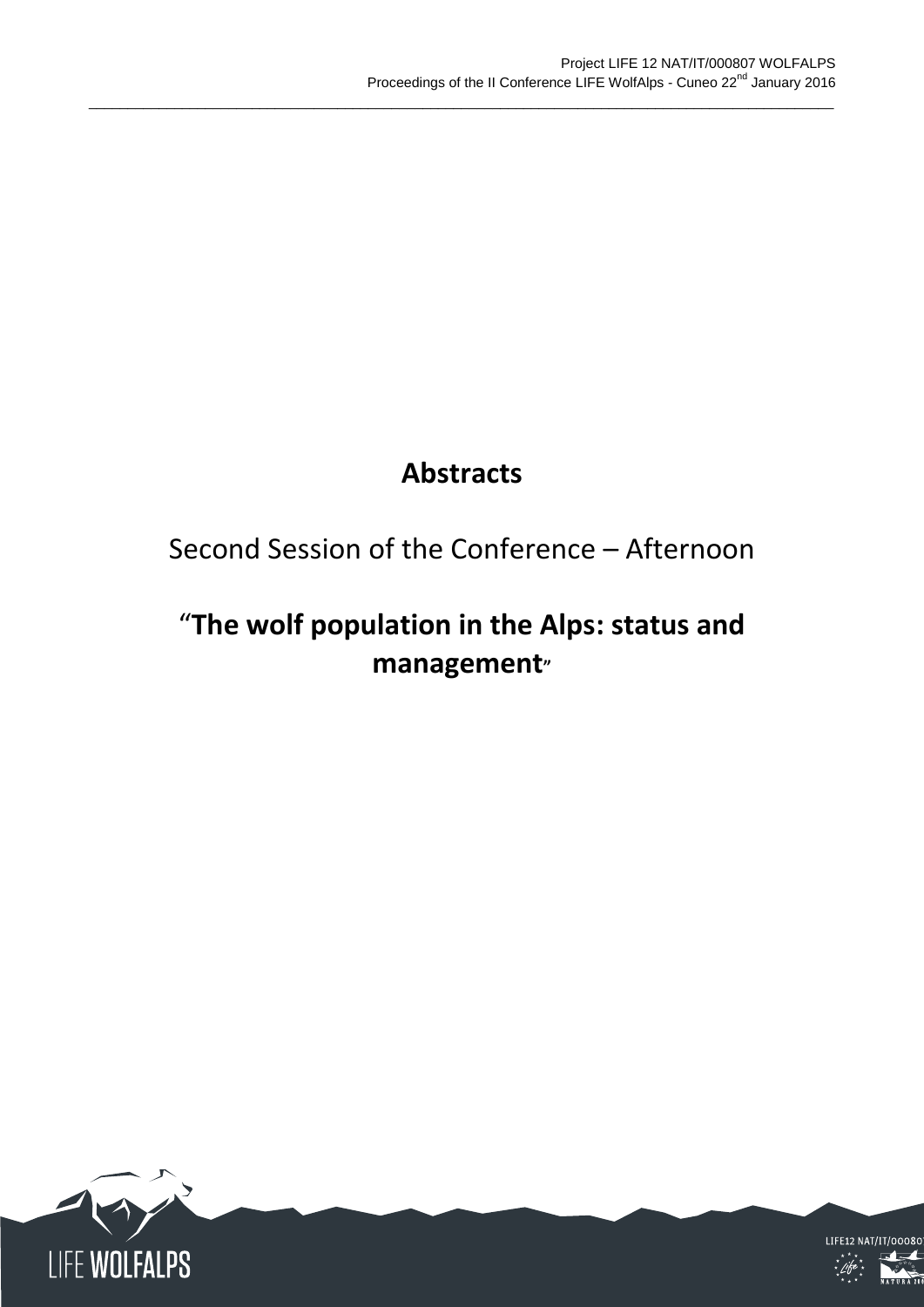### **6. Wolves in Italy: the new wolf management and conservation plan in 2016**

 $\_$  ,  $\_$  ,  $\_$  ,  $\_$  ,  $\_$  ,  $\_$  ,  $\_$  ,  $\_$  ,  $\_$  ,  $\_$  ,  $\_$  ,  $\_$  ,  $\_$  ,  $\_$  ,  $\_$  ,  $\_$  ,  $\_$  ,  $\_$  ,  $\_$  ,  $\_$  ,  $\_$  ,  $\_$  ,  $\_$  ,  $\_$  ,  $\_$  ,  $\_$  ,  $\_$  ,  $\_$  ,  $\_$  ,  $\_$  ,  $\_$  ,  $\_$  ,  $\_$  ,  $\_$  ,  $\_$  ,  $\_$  ,  $\_$  ,

Boitani L.

### *Università di Roma " La Sapienza"*

The wolf is a protected species by law n. 157 of 1992 and Presidential Decree no. 357 of 1997 for transposition of the Habitats Directive, as amended and supplemented by Presidential Decree No. 120/2003. 120, that puts the wolf in Annexes B and D, among the species of Community interest in need of strict protection.

The wolf was the subject of a National Conservation Plan published by the Ministry of Environment (MATTM) and ISPRA in 2002, but the plan has been poorly implemented, partly because of insufficient sharing between the competent authorities (Ministries, Regions and Provinces autonomous) and interest groups.

In 2015 the Ministry of Environment (MATTM) has asked the Italian Zoological Union to manage a new process of sharing of a renewed Management plan for the wolf in Italy. The Italian Zoological Union has set up a working group which, with the help of over 70 experts from all over Italy, and representatives of public and private organizations, has prepared a first draft of the Plan then subjected to critical reading of stakeholders (farmers, environmental, animal rights and hunting associations). On the basis of all the comments received, often competing with each other, it has been prepared the current version (22.12.15) to be submitted to the evaluation of Ministries, Regions and Autonomous Provinces. In the coming days or weeks there will be the meeting that will led to the final version of the Plan.

In the Plan there is an update on the distribution and abundance of wolves in Italy. In peninsular Italy (mainly the Apennines with major expansions to the hilly areas of Lazio and Tuscany), the population is estimated by indirect methods and the result is included in a wide range of 1000- 2000 wolves. In the Alps, the estimates are more robust due to more predictable presence of snow cover and the implementation of an accurate system of detections. The Plan examines the status of the two populations (Alps and Apennines), the main threats to conservation (especially poaching, criminal use of poisoned baits, backcrossing with stray dogs), the presence of areas of conflict with human activities (especially predation of domestic animals) and the need for conservation and management.

The objective of the Plan is the maintenance of a healthy wolf population in Italy, both in the Alps and in the Apennines, as required by European legislation. To this end, the Plan identifies a series of actions to be implemented by national and regional authorities aimed at addressing the issues they need to face. Three actions are dedicated to the mitigation of anthropogenic mortality and four to the management of the presence of stray dogs and the prevention of hybridization between dog and wolf. Six actions are dedicated to the important chapter of the prevention and mitigation of conflicts with livestock activities and five actions to the need of coordination among all the local authorities involved (ministries, regions, Ispra, municipalities, etc.). An action deals with the management of the captive facilities where injured wolves might be recovered. Two actions are devoted to the dissemination of information, to the general public, press and experts,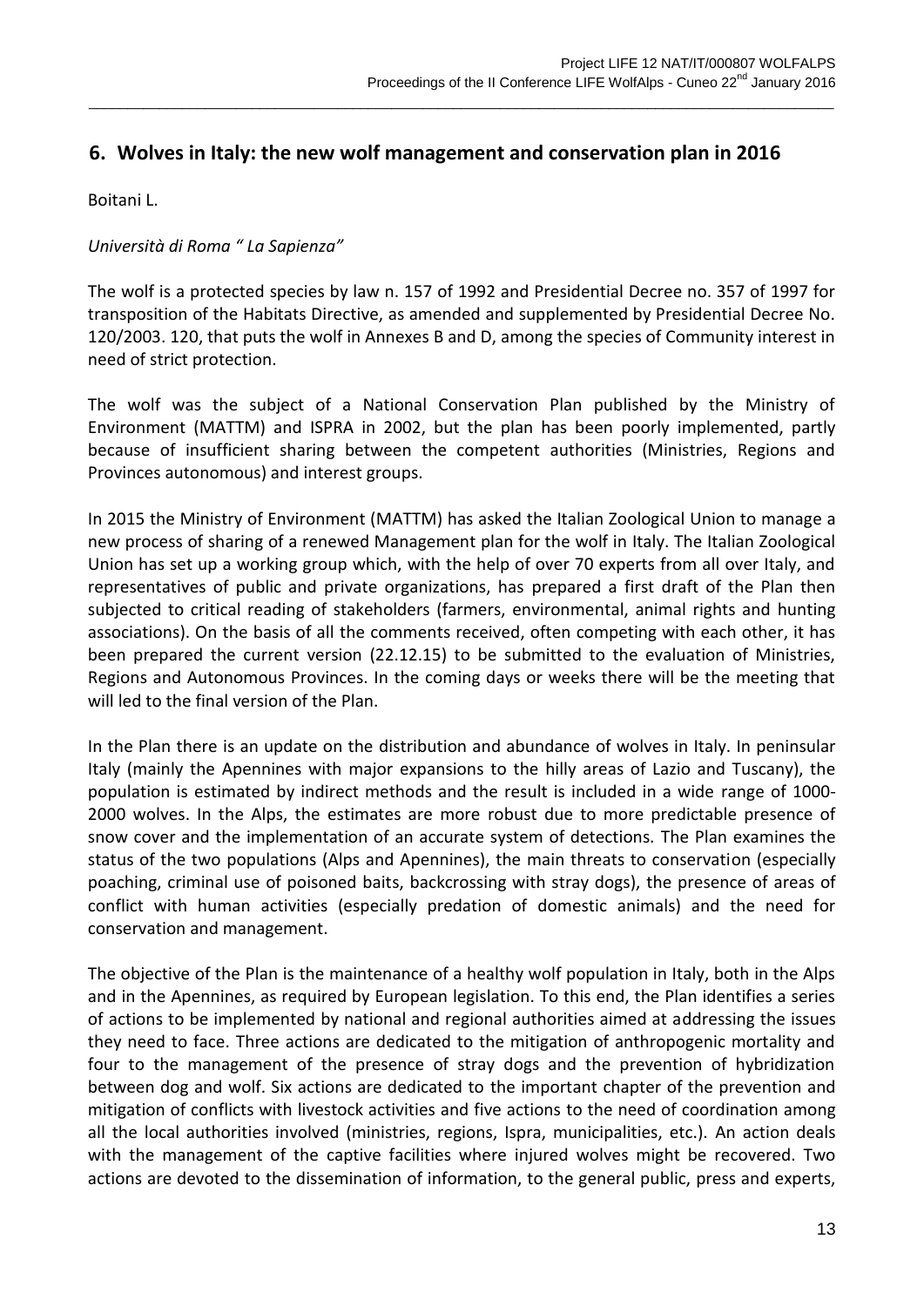in order to counteract the continued spread of false news and information. Finally, a chapter is devoted to the management of the exception to the protection regime as already envisaged by the Habitats Directive: the Plan details the necessary conditions that can be applied for the request of a derogation to the protection and defines the complex application procedure. Any derogation will be examined individually by the technical evaluation of ISPRA and the management one of the Ministry. In any case, it is placed a ceiling of possible derogations potentially feasible in a year, well below the threshold needed to ensure the state of positive species conservation.

 $\_$  ,  $\_$  ,  $\_$  ,  $\_$  ,  $\_$  ,  $\_$  ,  $\_$  ,  $\_$  ,  $\_$  ,  $\_$  ,  $\_$  ,  $\_$  ,  $\_$  ,  $\_$  ,  $\_$  ,  $\_$  ,  $\_$  ,  $\_$  ,  $\_$  ,  $\_$  ,  $\_$  ,  $\_$  ,  $\_$  ,  $\_$  ,  $\_$  ,  $\_$  ,  $\_$  ,  $\_$  ,  $\_$  ,  $\_$  ,  $\_$  ,  $\_$  ,  $\_$  ,  $\_$  ,  $\_$  ,  $\_$  ,  $\_$  ,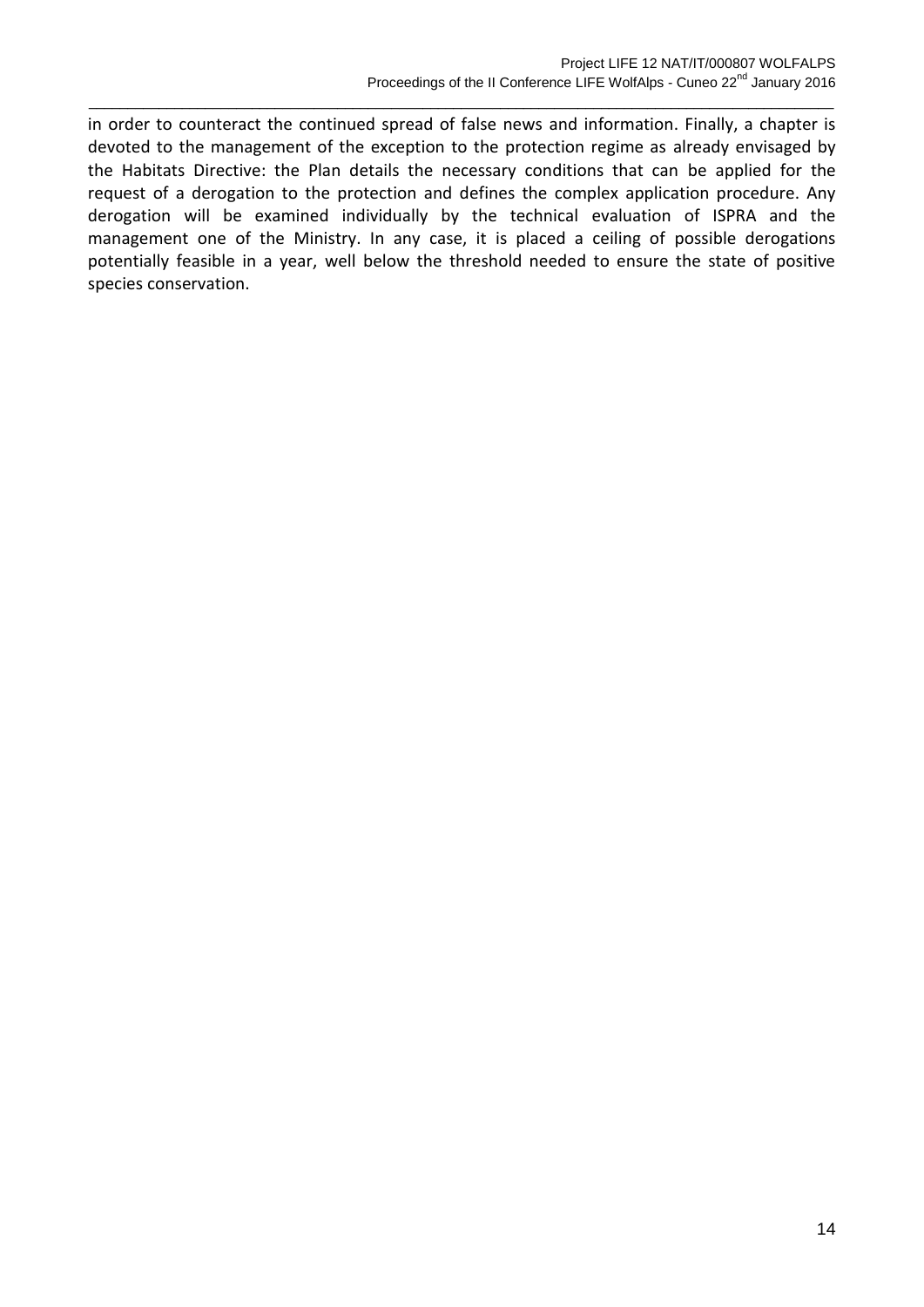# **7. The wolf population status in the Italian Alps**

Marucco F. \*, E. Avanzinelli°, B. Bassano<sup>£</sup>, R. Bionda<sup>x</sup>, N. Bragalanti<sup>xx, *i*</sup>, S. Calderola <sup>8</sup>, C. Chioso<sup>z</sup>, M. Colombo<sup>\*</sup>, U. Fattori<sup>\*\*</sup>, C. Groff<sup>',</sup>, L. Martinelli<sup>\*</sup>, L. Mattei<sup>Y</sup>, L. Pedrotti<sup>α</sup>, D. Righetti<sup>α, α</sup>, D. Sigaudo<sup>\*</sup>, E. Tironi<sup>oo</sup>, F. Truc<sup>2</sup>.

 $\_$  ,  $\_$  ,  $\_$  ,  $\_$  ,  $\_$  ,  $\_$  ,  $\_$  ,  $\_$  ,  $\_$  ,  $\_$  ,  $\_$  ,  $\_$  ,  $\_$  ,  $\_$  ,  $\_$  ,  $\_$  ,  $\_$  ,  $\_$  ,  $\_$  ,  $\_$  ,  $\_$  ,  $\_$  ,  $\_$  ,  $\_$  ,  $\_$  ,  $\_$  ,  $\_$  ,  $\_$  ,  $\_$  ,  $\_$  ,  $\_$  ,  $\_$  ,  $\_$  ,  $\_$  ,  $\_$  ,  $\_$  ,  $\_$  ,

*(\*) Progetto LIFE WolfAlps, Centro Gestione e Conservazione Grandi Carnivori, Ente di Gestione delle Aree Protette delle Alpi Marittime (*°*) Progetto LIFE WolfAlps, Ente di Gestione delle Aree Protette delle Alpi Cozie ( £ ) Parco Nazionale del Gran Paradiso (* x *) Progetto LIFE WolfAlps, Ente di Gestione delle Aree Protette dell'Ossola (* xx*) Progetto LIFE WolfAlps, MUSE, Museo delle Scienze, Trento ( ʎ ) Provincia Autonoma di Trento, Servizio Foreste e fauna ( β ) Progetto LIFE WolfAlps, Regione Veneto, Sezione Caccia e Pesca ( z ) Regione Autonoma Valle d'Aosta, Ufficio per la fauna selvatica - Flora, fauna, caccia e pesca (\*\*) Regione autonoma Friuli Venezia Giulia, Ufficio studi faunistici ( ϒ ) Progetto LIFE WolfAlps, Corpo Forestale dello Stato ( α ) Progetto LIFE WolfAlps, Parco Nazionale dello Stelvio ( ʌ ) Provincia Autonoma di Bolzano, Ufficio Caccia e Pesca (°°) Progetto LIFE WolfAlps, Regione Lombardia, DG Ambiente, Energia e Sviluppo sostenibile, Struttura Valorizzazione aree protette e biodiversità*

In Italy, where the species was widespread in the past, the decline of the wolf began in the second half of the eighteenth century and continued until the seventies of the last century, because of continued persecution by humans that determined the disappearance from the Alps and the survival only in the South of the peninsula. Although in many areas wolves are still affected by anthropogenic pressure, during the last forty years there has been a major change in this trend. In Italy and in the Alps there has been a natural recovery of the species, first in the mountain areas of the Apennine with packs in Toscany and Liguria, and later on in the western Alps. In 1996-97 the first packs have been documented in the Italian Alps in Pesio and Stura Valley (CN), and in Susa Valley (TO). In 2012 the wolf has been largely documented on the French-Italian Western Alps with 33 breeding packs and in the central-east of the Alps the first couple and wolf signs have been documented, with wolves not only coming from the Italian population but also from the Dinaric and Carpathian ones (WAG 2014 ).

Updated data on wolf presence and on the consistency of the population are of paramount importance, to follow the progress of this natural recolonization and to better manage it. The monitoring activity of the Italian western alpine population, conducted continuously and accurately from 1999 to 2012 with funding from the Piedmont Region, was unfortunately suspended in the winters of 2012/2013 and 2013/2014 due to a lack of funds and therefore the estimate of wolf presence for these years is incomplete.

At the end of 2013 the project LIFE WolfAlps was funded, to promote coordinated actions for the conservation of wolves throughout the Alps. One of the first implemented action was to organize a **systematic monitoring on the entire Italian Alpine region to estimate wolf population trends** and collect objective data on the status of the wolf population, critical for any management decision.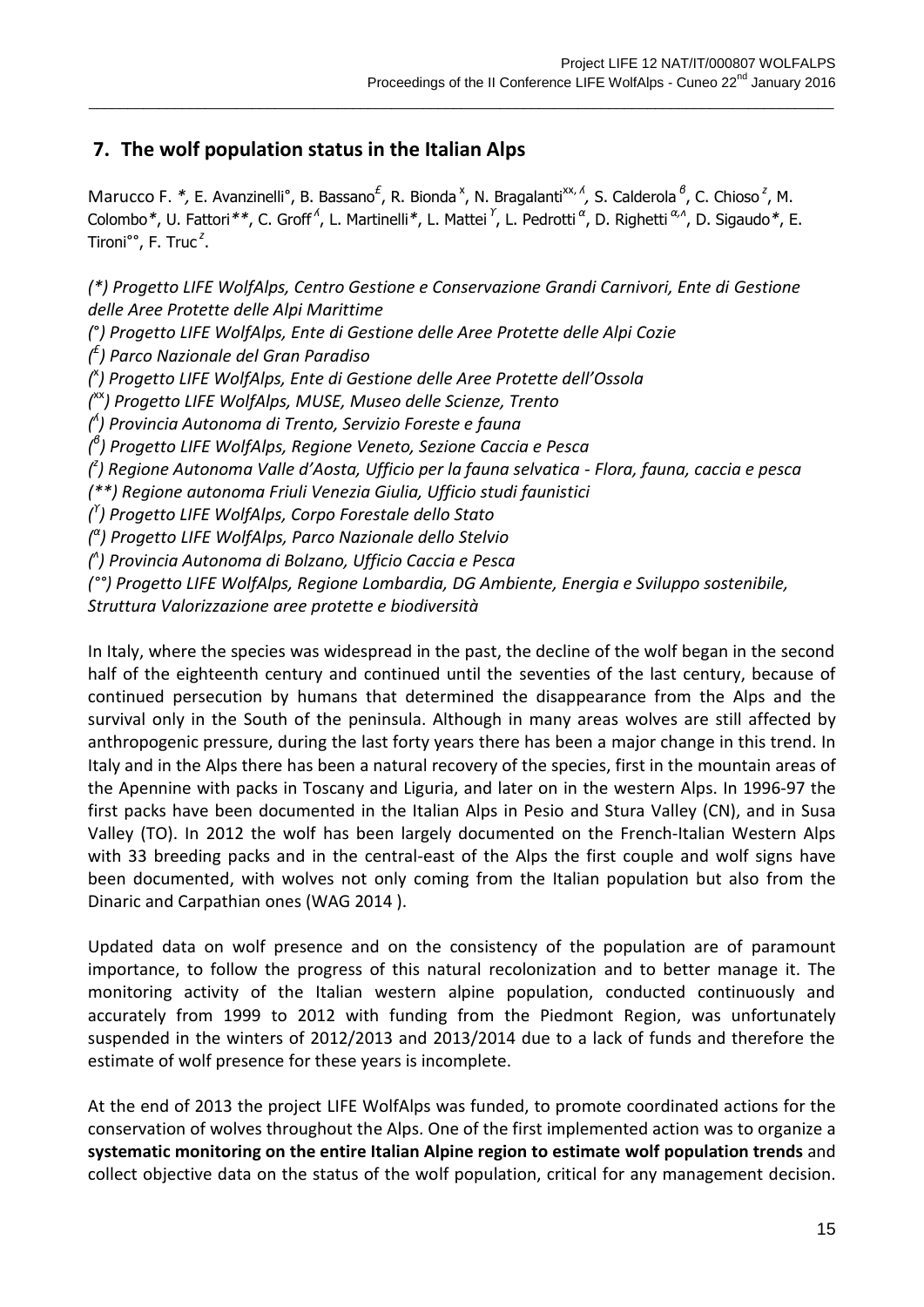**The sampling strategy** and the specific monitoring objectives have been defined in detail in the document "Strategy, methods and criteria for monitoring the conservation status of the wolf population in the Italian Alps" (Marucco et al. 2014) prepared in the framework of the Project LIFE WolfAlps, where the methods for the evaluation of the distribution of the population are described. In summary, a unique study design has been defined which allows to collect robust data for the estimation of all the parameters of interest on a large scale. A grid of  $10 \times 10$  km was defined on which **a stratified sampling** was conducted, where the **strata** (i.e. groups of sampling units by type) are defined by the expected probability of wolf presence on the basis of previous indications, and on this basis it is quantified the applied effort. **The monitoring year is based on the species' reproductive cycle, and lasts from 1st of May to the 30th of April of the following year, with a higher effort in the winter time.** This analysis and distribution map with quantification of the number of packs and territories is based on the monitoring conducted **in year 2014-2015**, with higher sampling effort between November and April. The active sampling was based on a combination of a systematic and opportunistic data collection conducted by properly trained staff on standardized protocols, with a constant working program which provided a regional calendar of activities, with adaptations to the local needs, according to protocols integrated with the French, Swiss and Slovenian ones. The non-invasive methodology applied is based on snow-tracking, wolf-howling, genetic analysis of biological samples and photo-trapping and **is centered on documenting the presence of packs, pairs and solitary individuals with a stable territory (documented for more than 1 year).** The standards are also based on the **SCALP criteria**, which categorize the data according to their verifiability. For the estimates of the population size and distribution **only the data C1 (hard facts) and C2 (confirmed observations) have been used**. All this allowed to have **large-scale comparable data and to implement the first standardized monitoring of the wolf population in the Italian Alps for year 2014/2015**. The same monitoring was repeated for year 2015/2016.

 $\_$  ,  $\_$  ,  $\_$  ,  $\_$  ,  $\_$  ,  $\_$  ,  $\_$  ,  $\_$  ,  $\_$  ,  $\_$  ,  $\_$  ,  $\_$  ,  $\_$  ,  $\_$  ,  $\_$  ,  $\_$  ,  $\_$  ,  $\_$  ,  $\_$  ,  $\_$  ,  $\_$  ,  $\_$  ,  $\_$  ,  $\_$  ,  $\_$  ,  $\_$  ,  $\_$  ,  $\_$  ,  $\_$  ,  $\_$  ,  $\_$  ,  $\_$  ,  $\_$  ,  $\_$  ,  $\_$  ,  $\_$  ,  $\_$  ,

The staff of the bodies involved in the project has been prepared through ad hoc training courses and constitutes the **Alpine Network for the Wolf monitoring**, operating for the collection of data and samples. It is composed of about **300 operators** belonging to 40 Institutions distributed throughout the Alpine region (regional and national protected areas, the National Forest Service, Regions and Provinces, Autonomous and not). The Network represents a high quality resource in the long term. The wolf monitoring, coordinated by the Large Carnivores Center, was also held in collaboration with the stakeholder associations (farmers, hunters, conservationists), Universities, Regional Health Services (A.S.L.), and the Hunting Districts.

This work, presented in preview at the LIFE WolfAlps Conference of Cuneo and that will be the subject of a detailed report scheduled for fall 2016, allowed to estimate the minimum wolf distribution in the Italian Alps, as well as the number of reproductive units (packs and pairs) and lone wolves with a stable territory for the 2014-2015 year.

The area of presence of the Alpine wolf population is estimated to be 11,800 km<sup>2</sup>, of which 69% has been documented with C1 data. **Wolf presence is increasing in the Italian Alps** as expected compared to 2012, **reaching in year 2014-2015 a minimum of 21 packs, 8 pairs and one solitary individual with a stable territory, with a total of 30 stable wolf territories documented by C1 data,** most of which are present in Piedmont in the provinces of Turin and Cuneo (**Figure 1**). Two more packs may be present in Liguria on the border with Piedmont, but their presence is documented by C1 data only until 2013. The transboundary pack between the province of Como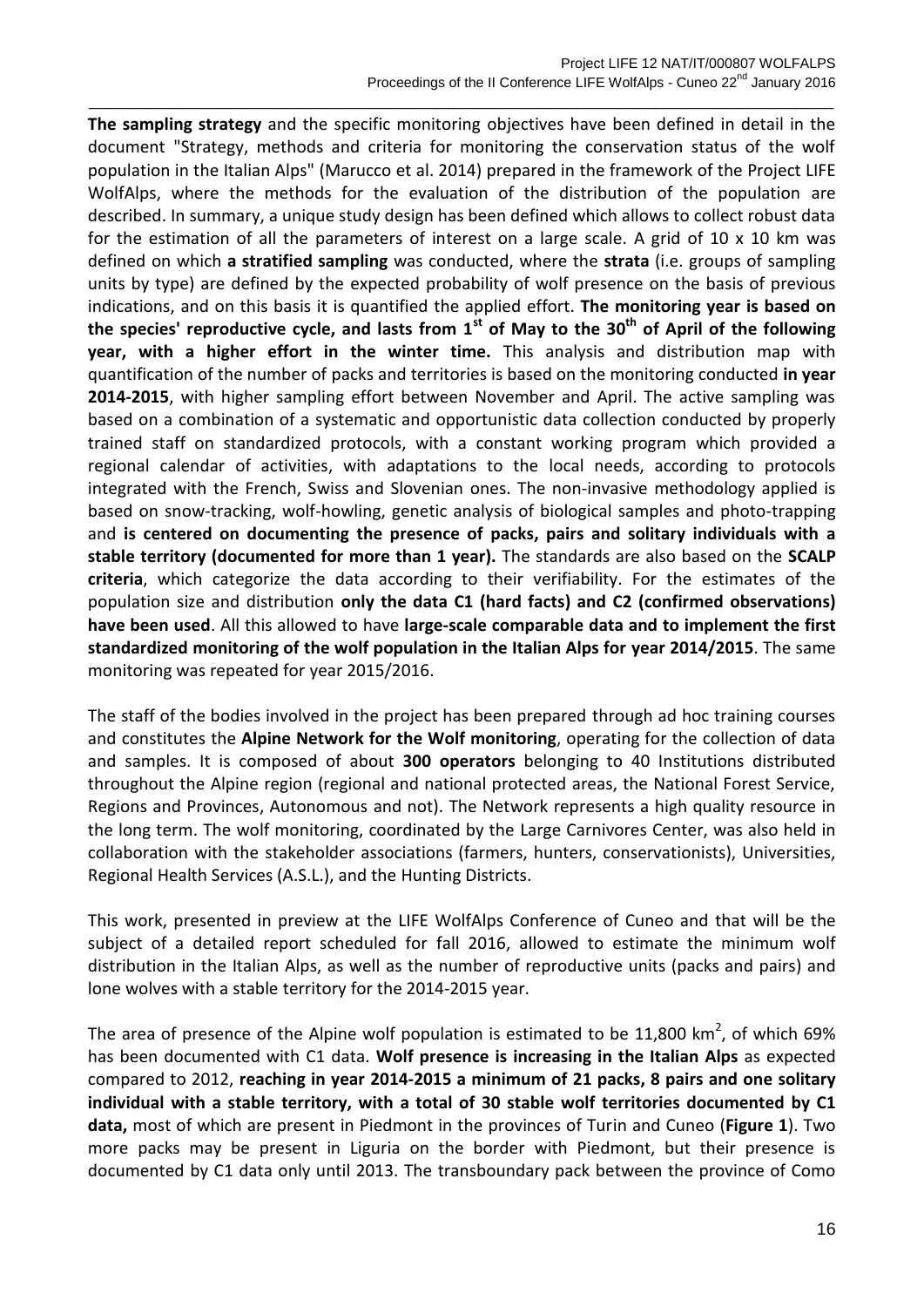and Switzerland is documented only since summer 2015, so it is not represented in this estimate. In detail, **in Piedmont region at least 19 packs and 6 breeding pairs have been estimated in year 2014-2015**: 12 packs and 4 pairs in the province of Cuneo and 7 packs and 2 pairs in the province of Turin. Of these packs at least 4 have a transboundary territory with France. In the rest of the Italian Alps **1 pack and 1 pair have been documented in Valle d'Aosta**, and **one pack in Lessinia**  (Veneto-Trentino) whose breeding pair, which **regularly reproduced since 2013,** is formed by a male from Slovenia and a female of Italian origin. **In Friuli it was documented a new couple** formed by two new individuals both from the dinaric population and **in Lombardy, Trentino, South Tyrol 4 solitary individuals have been genetically identified, but documented for less than a year**. Increasing sporadic sightings are registered in the rest of the Central Eastern Alps and in the Western Alps even in hilly areas. By assigning only 50% of the 4 transboundary packs to the Italian part of the alpine population, and assuming an average value of 5-6 wolves per pack, **a conservative estimate of the number of wolves in the Italian Alpine population, referring to the year 2014-2015, is 110-130 individuals**. This number, which is a rough estimate, it can be raised **to about 150 wolves taking into account the part of the population represented by dispersals**, generally estimated as 10-20% of the stable population. The density estimate of the stable Alpine population of the Italian side in its current distribution area is therefore of 0.9-1.1 wolves/100  $km<sup>2</sup>$ , which is an expected value for a small expanding population.

 $\_$  ,  $\_$  ,  $\_$  ,  $\_$  ,  $\_$  ,  $\_$  ,  $\_$  ,  $\_$  ,  $\_$  ,  $\_$  ,  $\_$  ,  $\_$  ,  $\_$  ,  $\_$  ,  $\_$  ,  $\_$  ,  $\_$  ,  $\_$  ,  $\_$  ,  $\_$  ,  $\_$  ,  $\_$  ,  $\_$  ,  $\_$  ,  $\_$  ,  $\_$  ,  $\_$  ,  $\_$  ,  $\_$  ,  $\_$  ,  $\_$  ,  $\_$  ,  $\_$  ,  $\_$  ,  $\_$  ,  $\_$  ,  $\_$  ,

This work is essential to properly **define the long-term and large-scale wolf management strategy**, **which should refer primarily on the number of stable packs/pairs**, rather than on the number of individuals, especially because the latter estimate is highly dependent on the number of samples collected and genetically analyzed. **The number of packs/pairs provides a more robust estimate** in the long term, **especially for the Alpine wolf population which is rapidly expanding and it is shared with other Alpine countries**. This estimate also provides an indication of the reproductive units that are territorially stable over time, where it is important to locally invest on livestock preventive systems against attacks and **to promote the coexistence between wolves and humans**.

#### **Citations**

- Marucco F., L. Mattei, G. Papitto, R. Bionda, E. Ramassa, E. Avanzinelli, P. Pedrini, N. Bragalanti, L. Martinelli, G. Canavese, D. Sigaudo, L. Pedrotti, D. Righetti, B. Bassano, A. Agreiter, M. Stadler, C. Groff, U. Fattori, E. Tironi, E. Malenotti, S. Calderola, H. Potocnik, T. Skrbinsek (2014). Strategia, metodi e criteri per il monitoraggio dello stato di conservazione della popolazione di lupo sulle Alpi italiane. Progetto LIFE 12 NAT/IT/00080 WOLFALPS – Azione A2.
- W.A.G. 2014. Wolf population status in the Alps: pack distribution and trend in 2012. Available at [http://www.lcie.org.](http://www.lcie.org/)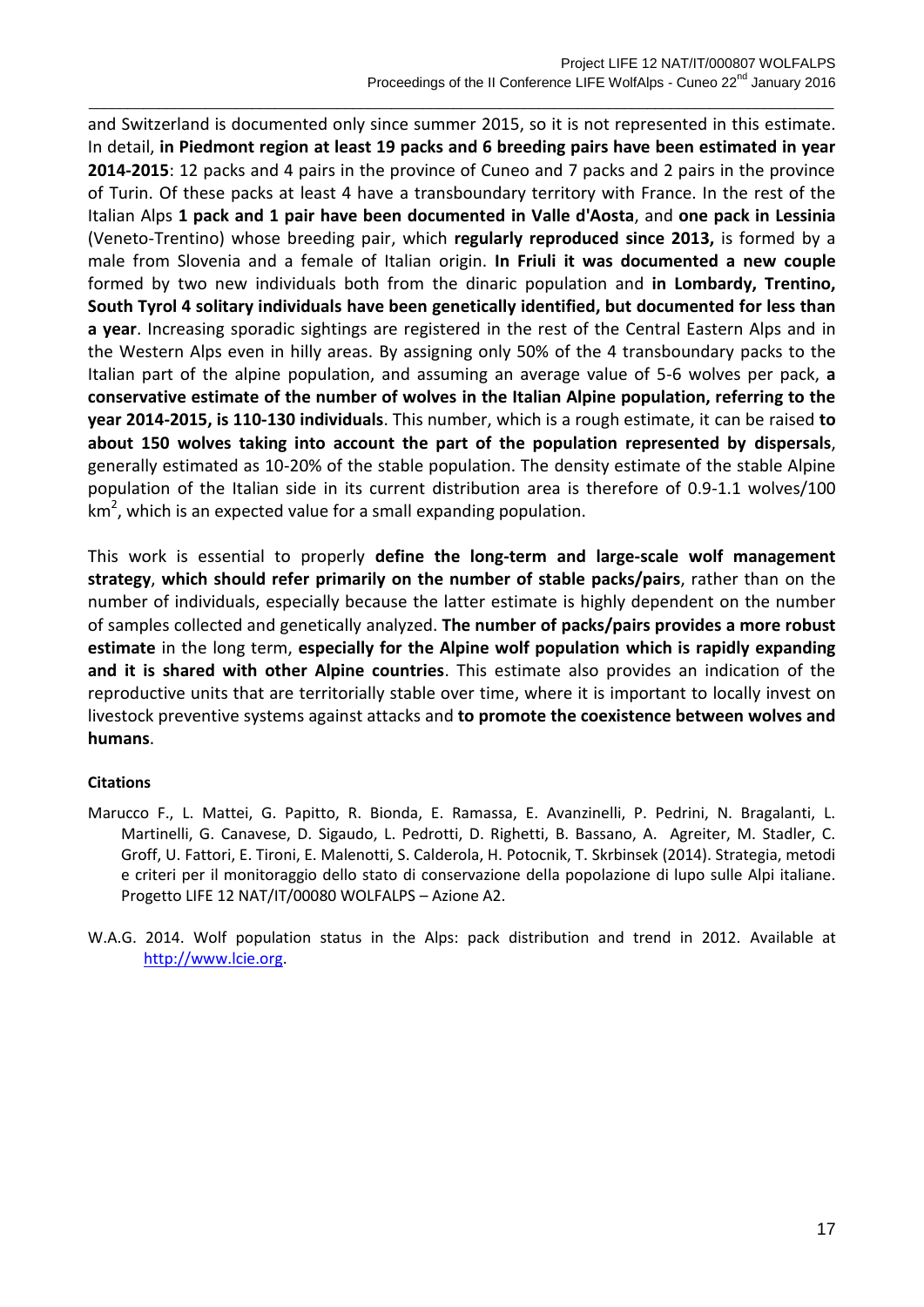

Figure 1. Wolf distribution in the Italian Alps and reproductive units (packs and pairs) and lone wolves with stable territory for the year 2014-2015, based on data collected in the framework of the Italian Alpine monitoring organized by the Project LIFE WolfAlps.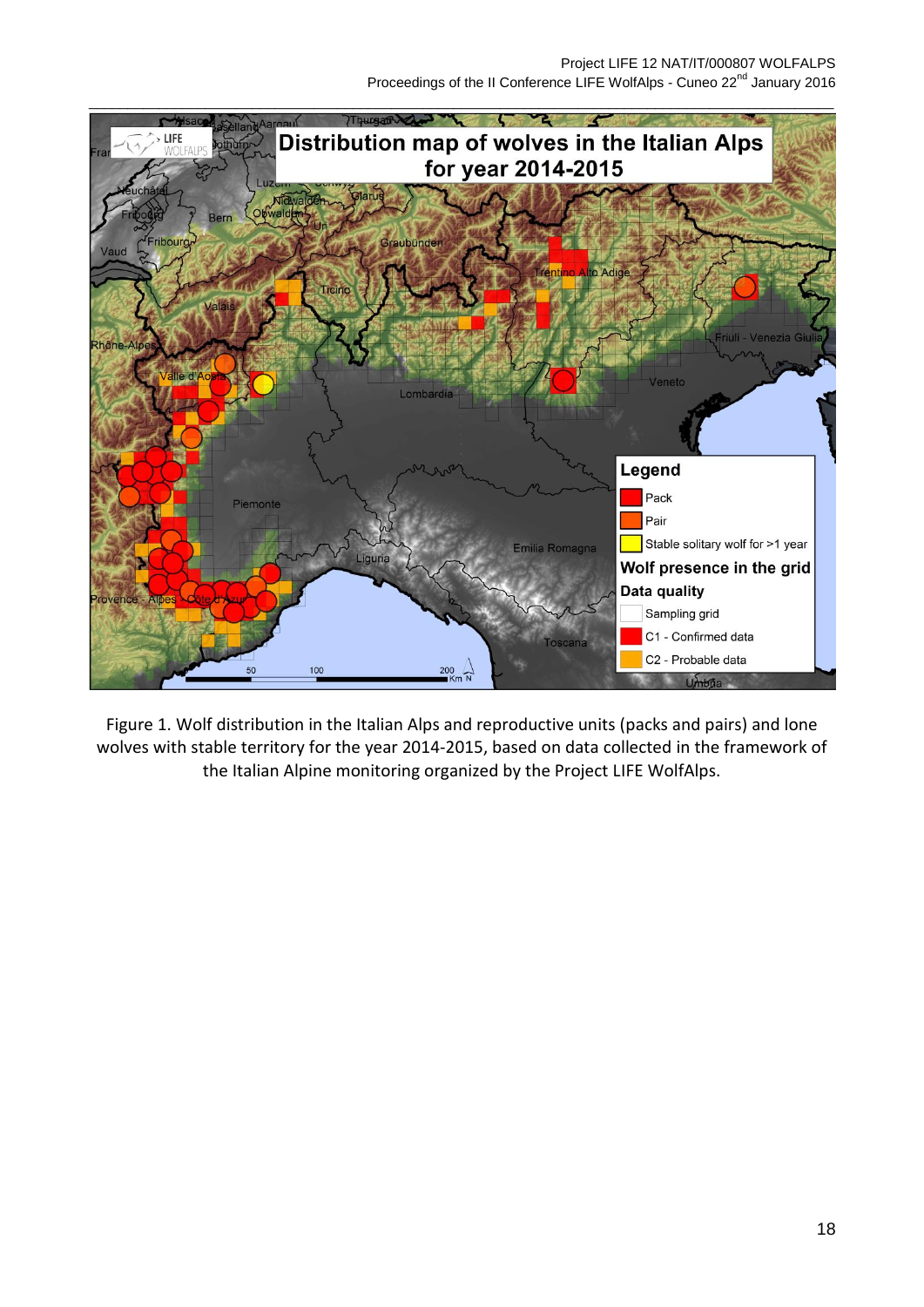# **8. The wolf population status in France and how the Monitoring may enlighten the decision making process**

 $\_$  ,  $\_$  ,  $\_$  ,  $\_$  ,  $\_$  ,  $\_$  ,  $\_$  ,  $\_$  ,  $\_$  ,  $\_$  ,  $\_$  ,  $\_$  ,  $\_$  ,  $\_$  ,  $\_$  ,  $\_$  ,  $\_$  ,  $\_$  ,  $\_$  ,  $\_$  ,  $\_$  ,  $\_$  ,  $\_$  ,  $\_$  ,  $\_$  ,  $\_$  ,  $\_$  ,  $\_$  ,  $\_$  ,  $\_$  ,  $\_$  ,  $\_$  ,  $\_$  ,  $\_$  ,  $\_$  ,  $\_$  ,  $\_$  ,

Duchamp C. & Marboutin E.

#### *Office national de la chasse et de la Faune Sauvage – France*

Wolves recovered over the French Alps since the early 90's from the recolonizing Italian population. Being a large predator, the presence of wolves where people live and work very quickly challenges the balance between conservation needs as a protected species (European directives and French laws) and management requirements because of livestock depredations.

We aimed at demonstrating how science-based data (wolf distribution and demographic dynamics) may be used by decision makers when elaborating the management options to reach such a controversial balance. We address the question of monitoring designs in order to (1) assess the conservation status and its temporal dynamics (2) identify the relevant factors that drive the underlying biological mechanisms and (3) provide a tool for risk analysis when considering legal wolf removal as one management option.

Based on a spatially designed network of more than 3000 volunteers, all trained with standard field sampling procedures, the monitoring is conducted at a large spatial scale using the combination of signs surveys, intensive snowtracking in winter, wolf howling in summer, and noninvasive genetics. This design allows to yearly update the geographical increase in distribution (+ 19% / year on average), mostly first within the Alps, then, more recently in lowlands north and westward. The census of the population on the French side is about 30 packs and 12 lonely sedentary wolves, a majority being part of the 54 wolf territories (41 packs and pairs) recorded by the Wolf Alpine Group over the whole transboundary alpine range in 2012.

The biggest challenge in managing wolf presence clearly focuses about wolf-related damages on livestock. More than 2400 wolf attacks per year were compensated (for a total of > 8900 dead or wounded sheep) among almost one million of sheep at risk grazing outdoor in summer. Given the spatial distribution of domestic preys at risk, a risk model would help mapping the main predation hotspots and identify the locally driving factors to target which kind of mitigation measure would fit best to the local context (incl. removal of wolves using legal derogations).

The third 5-years long Wolf Action Plan is being implemented (2013-2017) by the French government after defined with a national stakeholder consultative group. The Plan includes the possibility to remove some wolves under derogations as defined in art. 16 of the European Habitat Directive. A model has been developed to simulate the short term consequences of a given number of wolves removed on the trend in numbers of wolves in the population . Rather than trying to identify what would be the theoretical "best" threshold in wolf number, the analysis turns the demographic model into a risk estimate of leading a population decline – or increase the years after. Managers then discuss about which level of risk is acceptable given political goals and legal framework. The associated uncertainty around the estimates of population size and trend gives the manager a range of options to compose the decision. The adaptive nature of this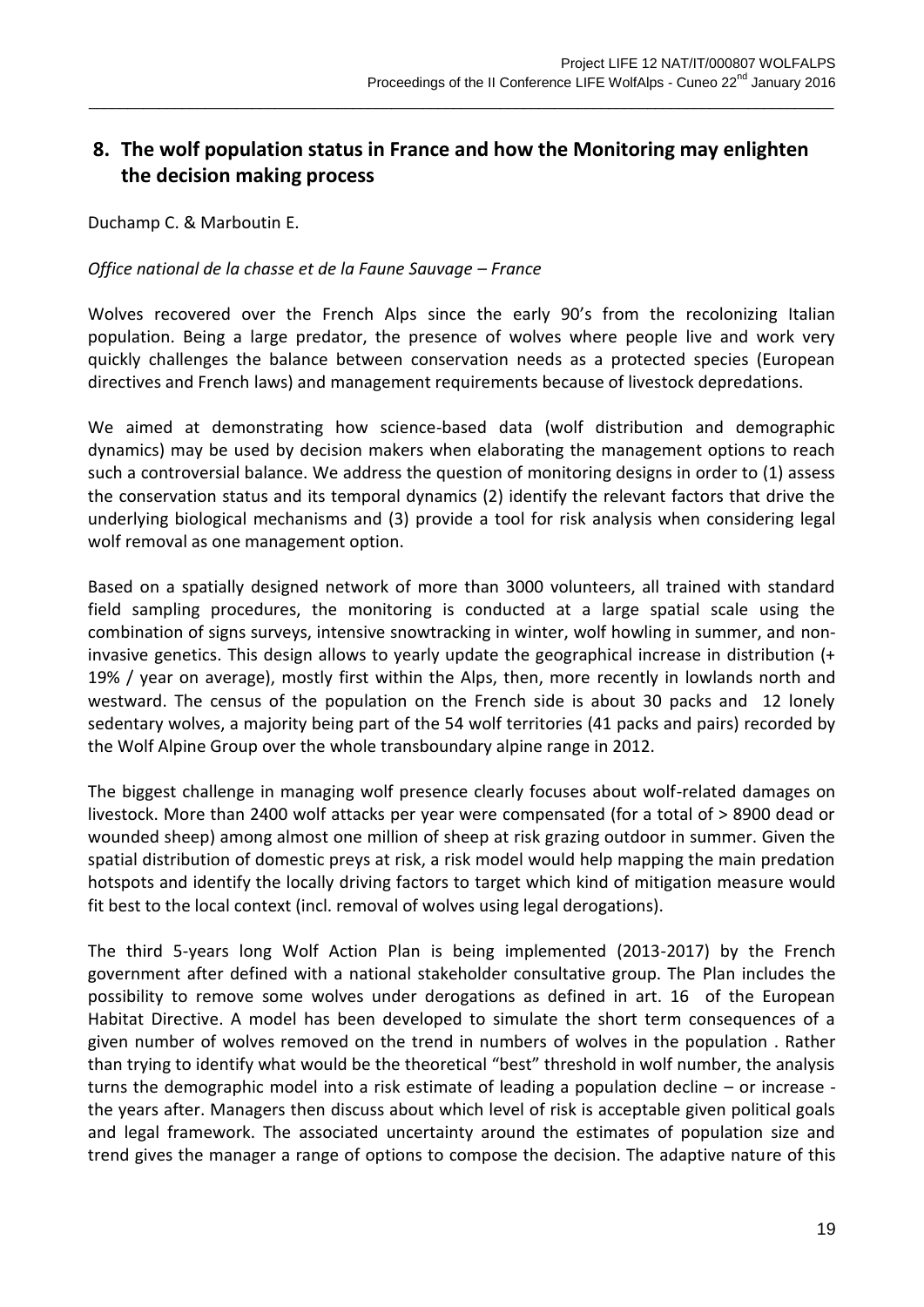"learning by doing" management process allows to update the decision from one year to another given the previous goals are achieved or not.

 $\_$  ,  $\_$  ,  $\_$  ,  $\_$  ,  $\_$  ,  $\_$  ,  $\_$  ,  $\_$  ,  $\_$  ,  $\_$  ,  $\_$  ,  $\_$  ,  $\_$  ,  $\_$  ,  $\_$  ,  $\_$  ,  $\_$  ,  $\_$  ,  $\_$  ,  $\_$  ,  $\_$  ,  $\_$  ,  $\_$  ,  $\_$  ,  $\_$  ,  $\_$  ,  $\_$  ,  $\_$  ,  $\_$  ,  $\_$  ,  $\_$  ,  $\_$  ,  $\_$  ,  $\_$  ,  $\_$  ,  $\_$  ,  $\_$  ,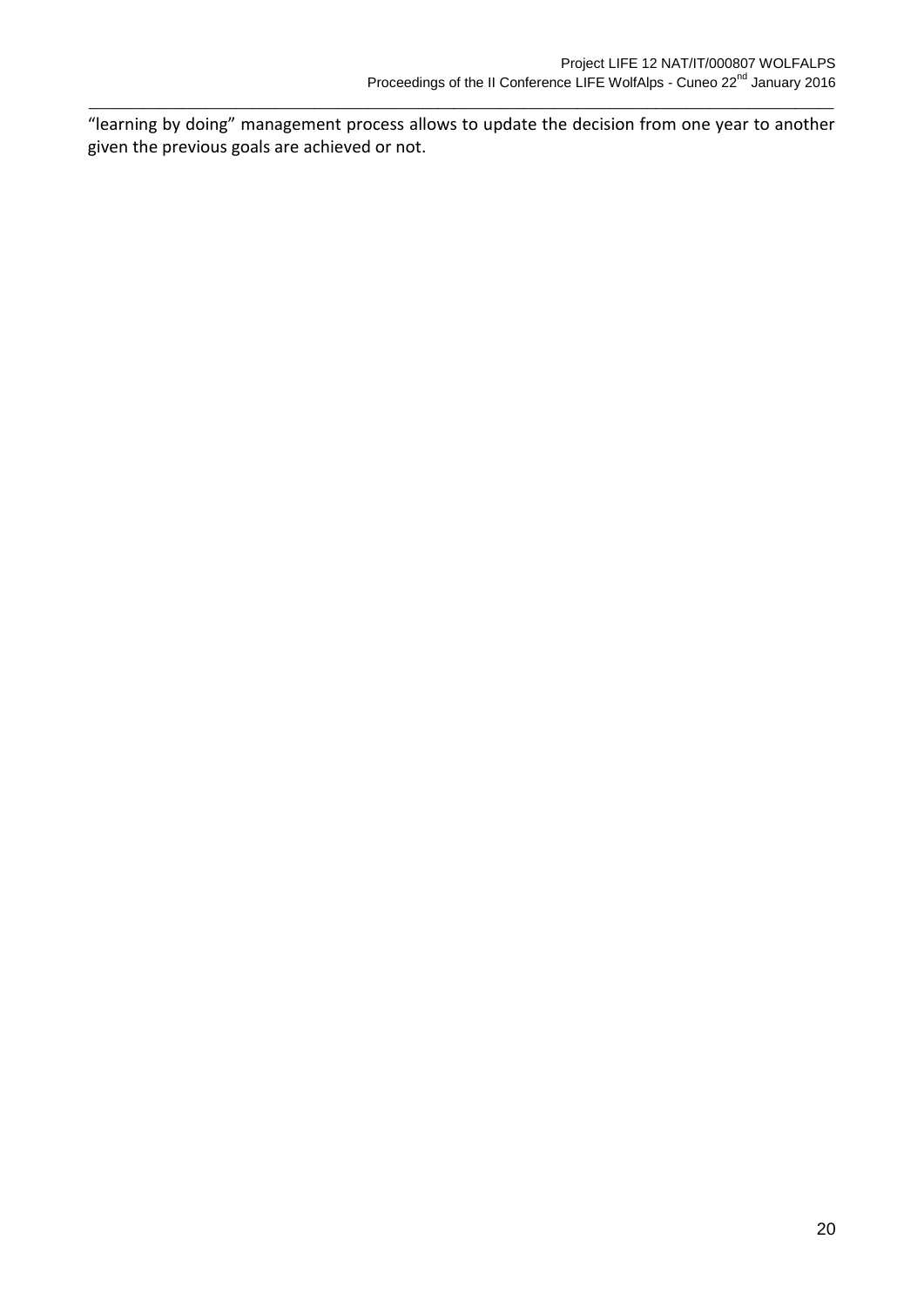### **9. The wolf in Slovenia: status and management**

Potočnik, H.

### *University of Ljubljana, Biotechnical Faculty, Slovenia*

Slovenian wolf population is the farthest NW part of Dinaric –Balkan population and represents a connection between the Dinaric Mountains and the Eastern Alps. Therefore wolves from Slovenia might act as a source for colonization the Alps from south-east and meet there the wolves expanding over the Apennines and towards the Alpine arch from west. In Slovenia, wolf enjoys complete legal protection with exceptional culls permitted to decrease conflicts with agriculture. Before 2010 wolf population status estimations in Slovenia were based merely on professional opinion of Slovenia Forest Service considering data from wolf mortality and especially trends in livestock damages caused by wolves. In 2010 wolf management/conservation (LIFE SloWolf) project started, which was opportunity to facilitate long-term conservation of wolves, their prey base and their habitats in Slovenia, and their co-existence with humans. Its main goal was to provide a solid base for efficient conservation and management by establishing of an effective, science-based national surveillance of wolf population conservation status. To efficiently include wolf conservation and management into national legislation, a Management Action Plan was prepared based on scientific knowledge about the population and its habitat that would implement wolf monitoring data.

 $\_$  ,  $\_$  ,  $\_$  ,  $\_$  ,  $\_$  ,  $\_$  ,  $\_$  ,  $\_$  ,  $\_$  ,  $\_$  ,  $\_$  ,  $\_$  ,  $\_$  ,  $\_$  ,  $\_$  ,  $\_$  ,  $\_$  ,  $\_$  ,  $\_$  ,  $\_$  ,  $\_$  ,  $\_$  ,  $\_$  ,  $\_$  ,  $\_$  ,  $\_$  ,  $\_$  ,  $\_$  ,  $\_$  ,  $\_$  ,  $\_$  ,  $\_$  ,  $\_$  ,  $\_$  ,  $\_$  ,  $\_$  ,  $\_$  ,

It includes governmental institutions concerned with wildlife management, as well as academic institutions and non-governmental organizations that coordinate involvement of volunteers, including hunters. The goal is to achieve synergy of advanced monitoring methods and organizations/volunteers involved to maximize cost effectiveness, raise public awareness and at the same time, to maintain high quality monitoring needed for sustainable/conservation management. Combining traditional and new methods utilizing systematic »howling tests« with involvement of volunteers, noninvasive genetic sampling and modern genetic methods, and markrecapture modeling, make the goal more achievable. In 2015/16 this has been extended into longterm (hopefully continuous) genetic monitoring of the population funded by the Government of the Republic of Slovenia.

In last five years we genetically detected between 46 and 53 individual wolves per season, estimating population up to 60 adult animals living in 10 to 12 packs each year with a "genetic recapture rate" of each wolf about 4 times per season. The population showed extreme yearly dynamics. Detected mortality of wolves was high (13 or 14 wolves per year, 26%), but so was "disappearance" of wolves (undetected mortality or emigration, 12 or 18 wolves per year, about 20%). On the other hand population effectively compensated for the losses – 56% of new wolves were detected each year, 45% through reproduction in residential packs and 11% through immigration. The genetic analysis of wolf-dog hybridization in Slovenia provided a clear differentiation between wolves and dogs, and also a reliable detection of F1 and F2 hybrids. We didn't detect any dog - hybrid backcrosses in Slovenia.

The extent and nature of damages which wolves do to agriculture was assessed in 2010. All registered wolf damage cases since 1994 until 2009 have been analyzed in order to detect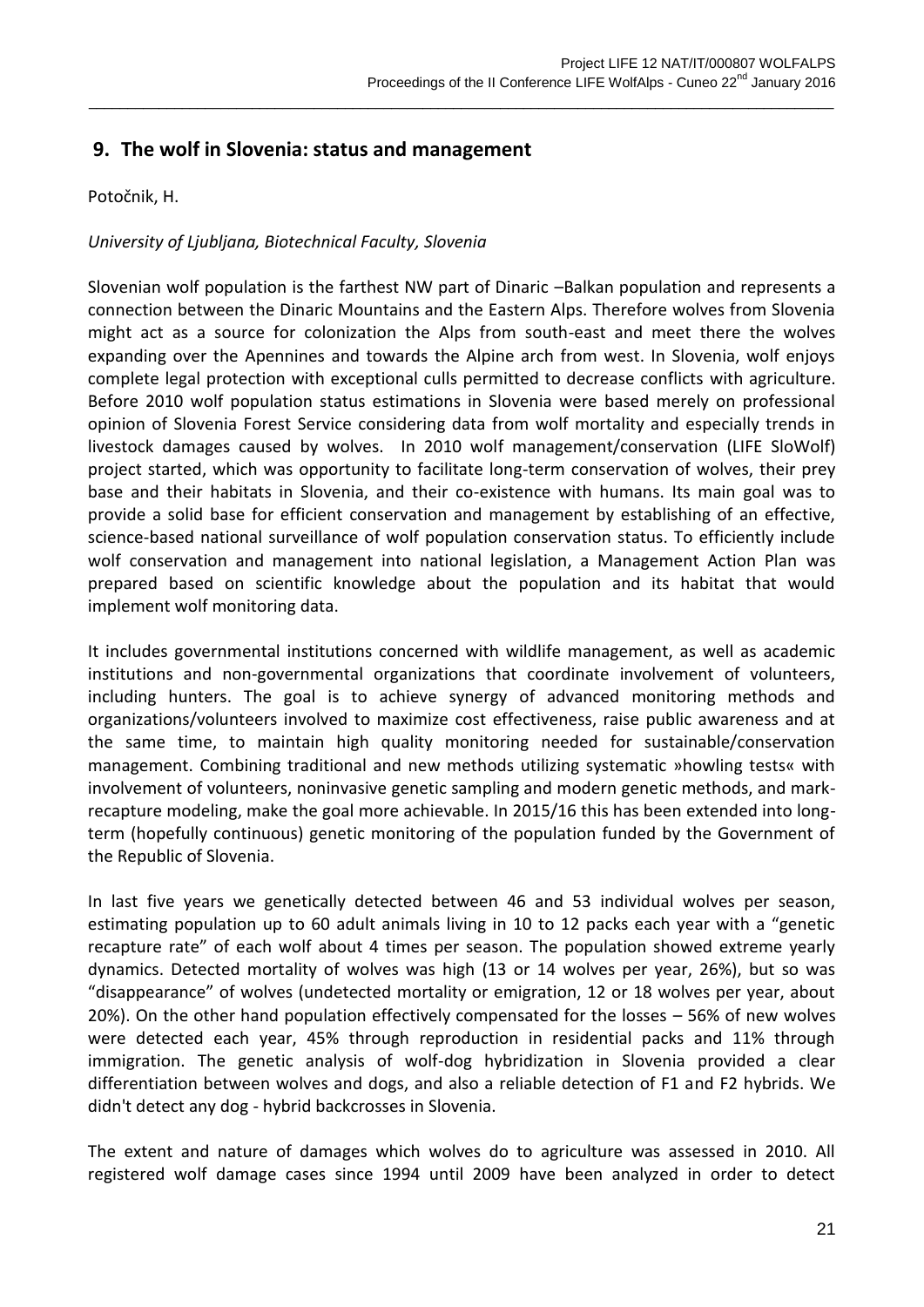"conflict hot spots". The analyses showed that at only few hot spot pastures more than 40% of all damage compensations are paid in Slovenia. According to Wolf Action plan all recognized hot spots should introduce special damage prevention measures; protection of livestock with 145-170 cm high electric netting and/or using livestock guarding dogs. Since introduction of these measures an amount paid by the state for wolf damage compensations has been reduced on average for 70%.

 $\_$  ,  $\_$  ,  $\_$  ,  $\_$  ,  $\_$  ,  $\_$  ,  $\_$  ,  $\_$  ,  $\_$  ,  $\_$  ,  $\_$  ,  $\_$  ,  $\_$  ,  $\_$  ,  $\_$  ,  $\_$  ,  $\_$  ,  $\_$  ,  $\_$  ,  $\_$  ,  $\_$  ,  $\_$  ,  $\_$  ,  $\_$  ,  $\_$  ,  $\_$  ,  $\_$  ,  $\_$  ,  $\_$  ,  $\_$  ,  $\_$  ,  $\_$  ,  $\_$  ,  $\_$  ,  $\_$  ,  $\_$  ,  $\_$  ,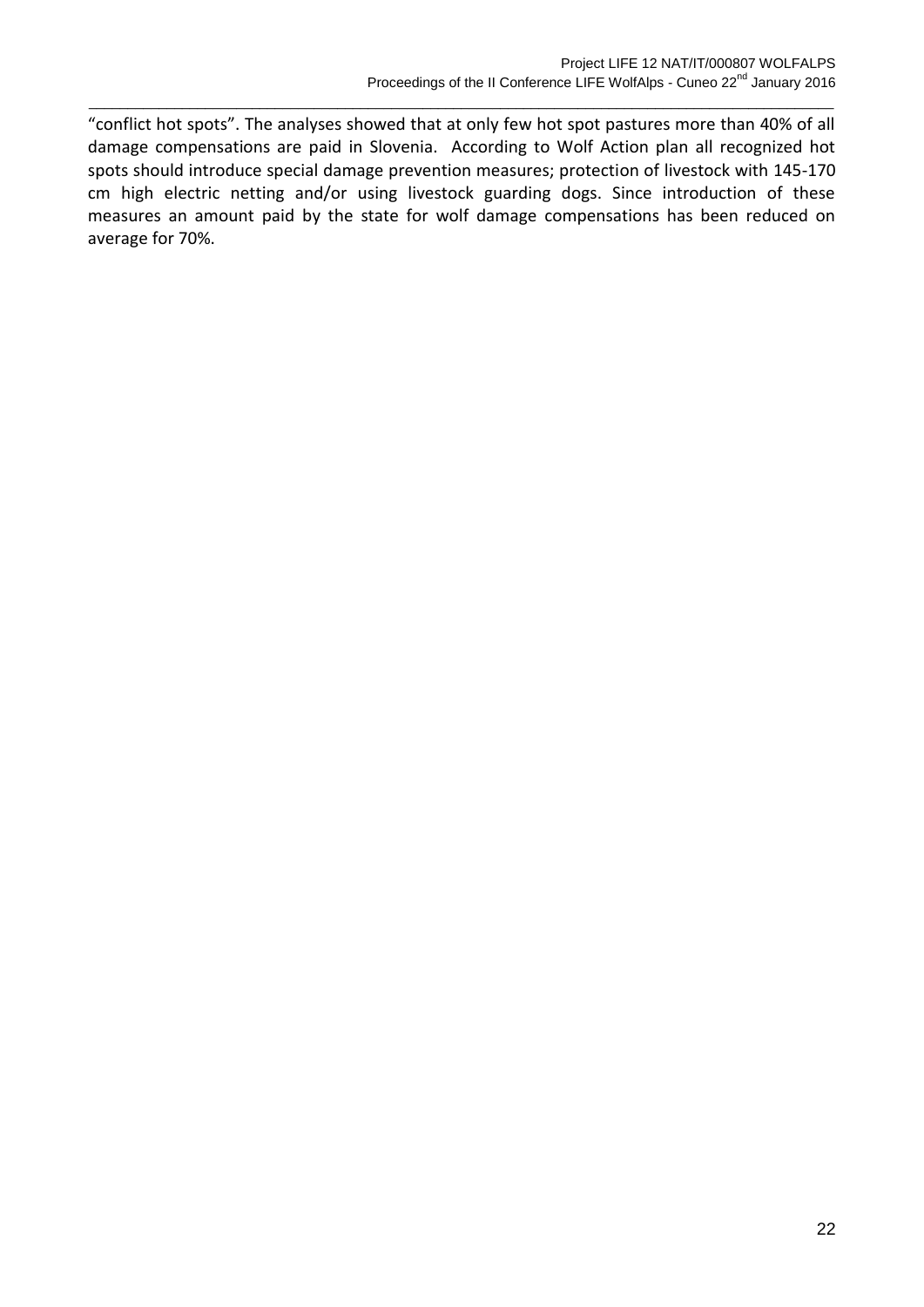### **10. Status of Wolves in Germany**

Wölfl M. *\** & Reinhardt I. *°*

*(\*)* Bavarian Environment Agency

*(°)* Lupus - German Institute for wolf monitoring and research

After more than 150 years without wolves a first wolf pack was confirmed in 2000 in Germany. Since then the population increased and spread continuously. In the monitoring year 2014 (01.05.2014 – 30.04.2015), 31 family groups, 8 wolf pairs and 6 single territorial animals were recorded in northeastern Germany. These wolves belong to the Central European Lowland population (former German-West Polish population). The distribution area of this population stretches from the Vistula river in the middle of Poland to Lower Saxony in Germany.

 $\_$  ,  $\_$  ,  $\_$  ,  $\_$  ,  $\_$  ,  $\_$  ,  $\_$  ,  $\_$  ,  $\_$  ,  $\_$  ,  $\_$  ,  $\_$  ,  $\_$  ,  $\_$  ,  $\_$  ,  $\_$  ,  $\_$  ,  $\_$  ,  $\_$  ,  $\_$  ,  $\_$  ,  $\_$  ,  $\_$  ,  $\_$  ,  $\_$  ,  $\_$  ,  $\_$  ,  $\_$  ,  $\_$  ,  $\_$  ,  $\_$  ,  $\_$  ,  $\_$  ,  $\_$  ,  $\_$  ,  $\_$  ,  $\_$  ,

In recent years an increasing immigration from wolves from the Alpine population is observed in southern Germany. However, so far none of these individuals became resident. For the German Alpine part these observations started in 2006. Some of the individuals confirmed - exclusively males so far - could be genetically backtracked to their natal pack or at least to places sampled before. Wolves recorded in the Bavarian Alps and foothills so far stemmed from Italian Alpes Maritimes and French "Mont Blanc" region or were previously recorded in Switzerland and Austria.

Germany has national monitoring standards for large carnivores. These standards strongly rely on the SCALP criteria\* thus categorizing data according to their verifiability. For population size and area of occurrence estimates only C1 (hard facts) and C2 (confirmed observations) are used. The monitoring year is based on the reproduction cycle of the species, lasting from May to April the next year.

The return of the wolf into the German Alps poses two main conflicts: (1) extensive grazing done with free ranging sheep is extremely vulnerable towards depredation ; therefore adaption of grazing systems will be necessary to avoid larger conflicts; (2) red deer management currently relies on zoning mostly excluding possible winter habitat; therefore deer are fed in into winter enclosures to avoid browsing pressure on mountain forest in springtime; these enclosures will be very attractive as a predictable food source for wolves.

\* SCALP-criteria: Monitoring system developed for the lynx in the Alps (**S**tatus and **C**onservation of the **A**lpine **L**ynx **P**opulation): three categories (C1, C2, C3), based on verifiability of given data.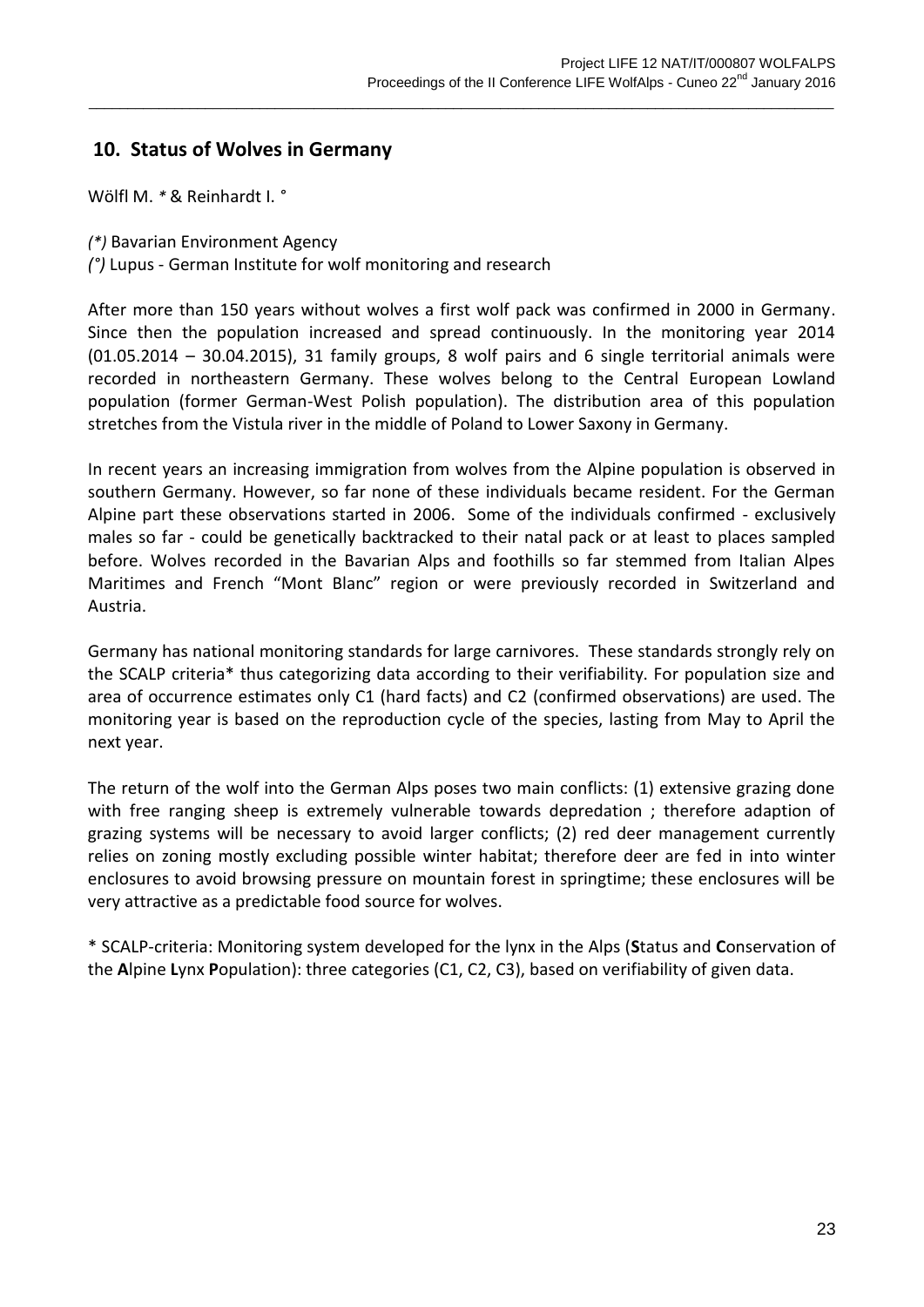### **11. Status and Management of Wolves in Switzerland**

Zimmermann F. *\**, Manz R. *\**, Nienhuis C.*°* and Breitenmoser U. *\**

### *(\*) Carnivore Ecology and Wildlife Management (KORA) (°) Federal Office for the Environment (FOEN)*

The wolf monitoring in Switzerland is mainly based on the collection of chance observations (e.g. sightings, tracks and wild prey remains), damages to livestock, dead wolves, opportunist camera trapping, and opportunist collection of biological samples for genetic analyses. Snow-tracking sessions in winter and wolf howling sessions in summer, which are standard methods in Italy and France, were so far only applied on very rare occasions. The future management of the wolf population in Switzerland requires information on the number and size of the packs and the number of young. Therefore, a monitoring system allowing to register all packs, resident pairs, resident solitary wolves, and as many transient (dispersing) solitary wolves as possible is presently developed. Under these premises a pilot study was conducted in the area of the Calanda pack to find out if camera-trap sampling can be used to reliably monitor pack composition (e.g. pack size, breeding events) in a synergetic large carnivore monitoring (i.e. wolves and lynx) or if adaptations in sampling design or camera trap type and setting would be needed. While this method is efficient at detecting wolf presence/absence, its reliability to estimate wolf group size including reproduction depends on: i) the period (i.e. summer<spring<autumn and winter); ii) the material (i.e. camera-traps capable of quick sequence of pictures or movies); iii) the site (e.g. forced passage, marking site); and iv) the setup (e.g. angle between the camera detection axis and the animal trail).

 $\_$  ,  $\_$  ,  $\_$  ,  $\_$  ,  $\_$  ,  $\_$  ,  $\_$  ,  $\_$  ,  $\_$  ,  $\_$  ,  $\_$  ,  $\_$  ,  $\_$  ,  $\_$  ,  $\_$  ,  $\_$  ,  $\_$  ,  $\_$  ,  $\_$  ,  $\_$  ,  $\_$  ,  $\_$  ,  $\_$  ,  $\_$  ,  $\_$  ,  $\_$  ,  $\_$  ,  $\_$  ,  $\_$  ,  $\_$  ,  $\_$  ,  $\_$  ,  $\_$  ,  $\_$  ,  $\_$  ,  $\_$  ,  $\_$  ,

In 1995, the first damages to livestock imputed to wolf occurred in the southern Alps in the canton of Valais. On 5 February 1996, the presence of wolf was confirmed by means of camera trapping. In 1998, the first males from the Alpine wolf population were genotyped in the Valais followed in 2002 by the first female. In 2006, a first male was killed by a train in the northern Alps near Gsteigwiler in the canton of Bern. A first pack established in 2012 in the Calanda region in the canton of Grisons. From 2012–15, it reproduced each year and gave birth to at least 19 pups (15 males and 4 females) of which five are for sure dead. Since 2015, a second pack has established near Morrobia, on the border between the canton of Ticino and Italy. A photographic proof of reproduction of at least three pups was recorded in the same year. From 1998 to the end of 2015, 73 wolves (15 females and 58 males) were genotyped in Switzerland. The number of genotyped wolves per year increased yearly to reach 26 in 2015. So did the number of wolves detected for the first time in a given year, which reached 14 in 2015. The number of dead wolves reported per year varied between one and four per year. From 2006 to 2015, the damages to livestock fluctuated between 96 and 383 individuals. These fluctuations are merely linked to whether wolves immigrate or not to areas without adequate prevention measures. Livestock guardian dogs are key to success but sustainable prevention measures require adequate financing.

The Swiss wolf management plan established in 2001 and adjusted in 2016 has the following aims: i) wolves are part of the Alpine wolf population; ii) conflicts with agriculture, hunting, tourism and concerned people are minimised; iii) restrictions in livestock husbandry are prevented; iv) damage prevention measures are established; and v) criteria for wolf regulation are defined. This management plan foresees the removal of notorious stock raiders, but also controlled culling of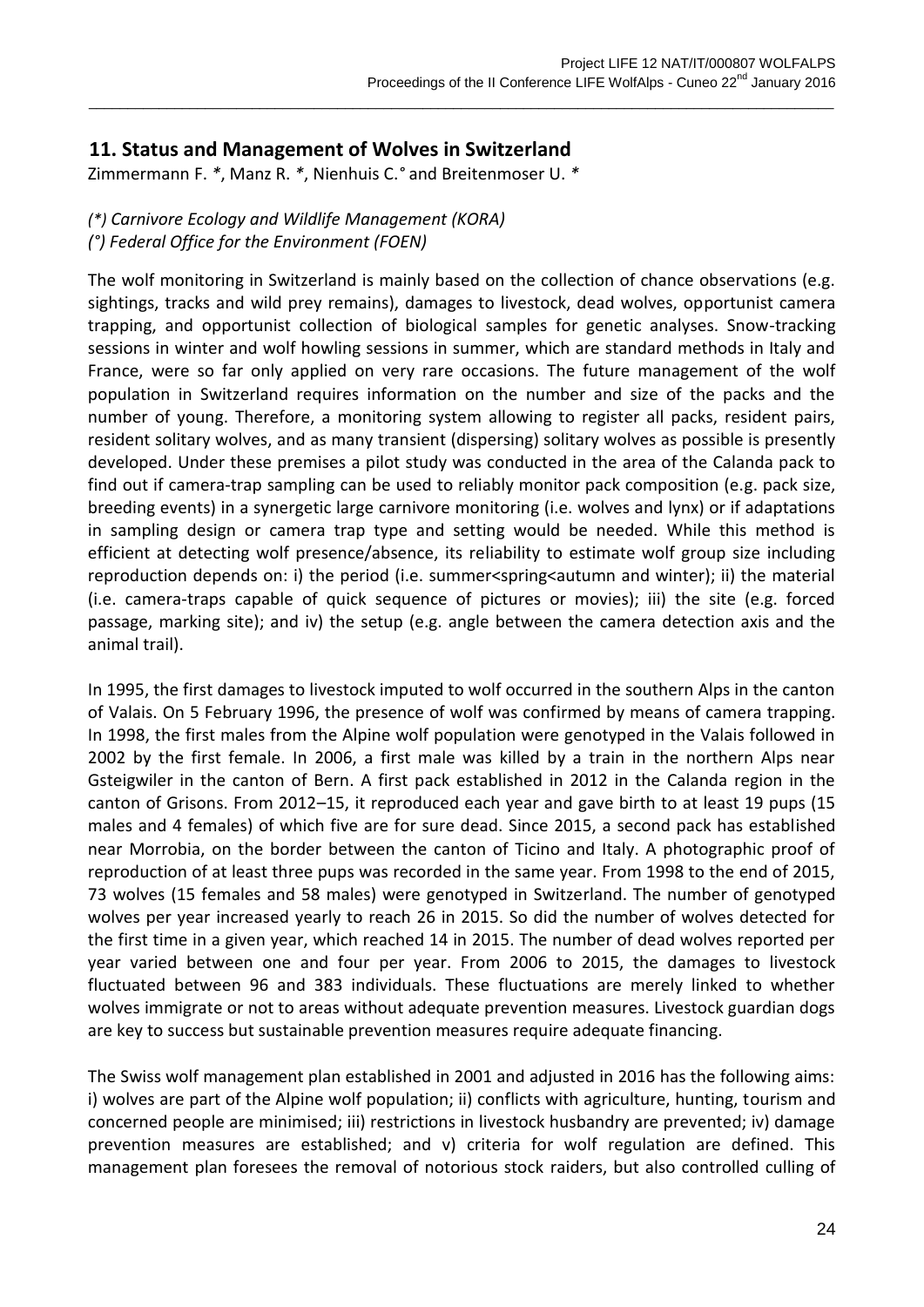establishing wolf populations if they cause (locally) extensive damage to livestock or a substantial reduction in the hunting regal of the cantons. A behavioural development towards less shy wolves where wolf pack has established was recently observed in the Calanda. The Swiss authorities are determined to prevent all habituation as a key to acceptance of wolves in a cultural landscape. To respond to this behavioural development of wolves, the relevant by-law was adapted to give the possibility to intervene when wolves lose their shyness and are entering villages at day-time. Wolf is a protected species and intervention is an exception. Since 2000, eight wolves have been legally removed in Switzerland.

 $\_$  ,  $\_$  ,  $\_$  ,  $\_$  ,  $\_$  ,  $\_$  ,  $\_$  ,  $\_$  ,  $\_$  ,  $\_$  ,  $\_$  ,  $\_$  ,  $\_$  ,  $\_$  ,  $\_$  ,  $\_$  ,  $\_$  ,  $\_$  ,  $\_$  ,  $\_$  ,  $\_$  ,  $\_$  ,  $\_$  ,  $\_$  ,  $\_$  ,  $\_$  ,  $\_$  ,  $\_$  ,  $\_$  ,  $\_$  ,  $\_$  ,  $\_$  ,  $\_$  ,  $\_$  ,  $\_$  ,  $\_$  ,  $\_$  ,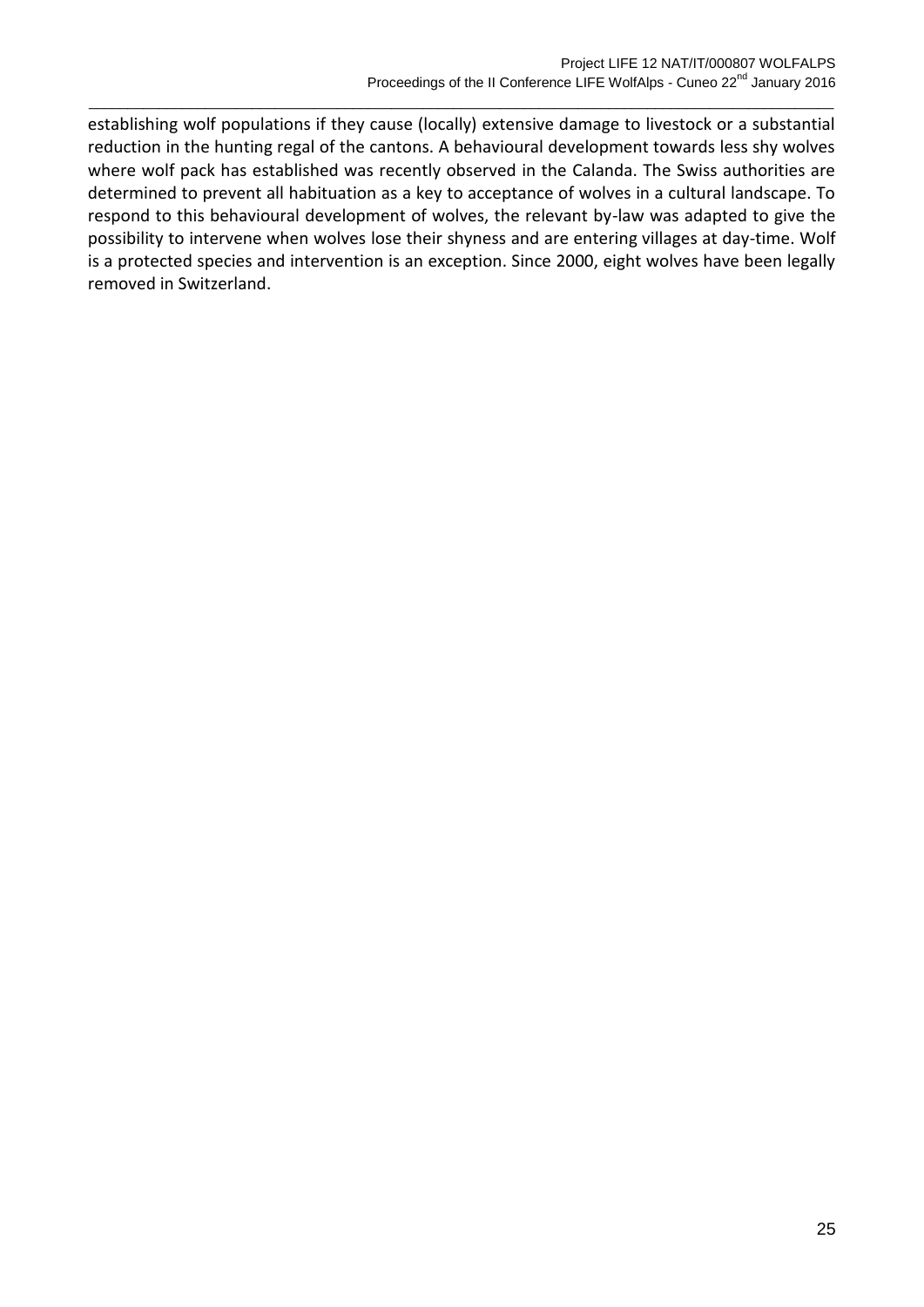### **12. Status of Wolves in Austria**

Rauer G.

### *University of Veterinary Medicine, Vienna, Austria*

The remnant wolf populations in Austria were eradicated within the 19th century. Single individuals continued to migrate into Austria occasionally within the 20th century. Since 2009 the number of dispersing wolves reaching Austria has increased substantially and evidence of 2-7 individuals has been found every year. The wolves in Austria originate from the Alpine and Dinaric population, and presumably also from the Carpathian or even Central European Lowland population. The majority of wolves were registered only once or a few times and may have traversed Austria within a short period of time. Other individuals have stayed for up to three years within a certain area.

 $\_$  ,  $\_$  ,  $\_$  ,  $\_$  ,  $\_$  ,  $\_$  ,  $\_$  ,  $\_$  ,  $\_$  ,  $\_$  ,  $\_$  ,  $\_$  ,  $\_$  ,  $\_$  ,  $\_$  ,  $\_$  ,  $\_$  ,  $\_$  ,  $\_$  ,  $\_$  ,  $\_$  ,  $\_$  ,  $\_$  ,  $\_$  ,  $\_$  ,  $\_$  ,  $\_$  ,  $\_$  ,  $\_$  ,  $\_$  ,  $\_$  ,  $\_$  ,  $\_$  ,  $\_$  ,  $\_$  ,  $\_$  ,  $\_$  ,

Concerning the management a national reference paper offers guidance to the competent authorities of the Länder. Most of the damages by wolves are related to untended sheep on Alpine pastures. A system of damage compensation exists in all Länder, financial support for damage prevention measures has not yet been established. The number of wolves traversing or trying to settle in Austria will probably increase in the near future. A pack may form at any time and with a pack formed the recolonization process will speed up significantly.